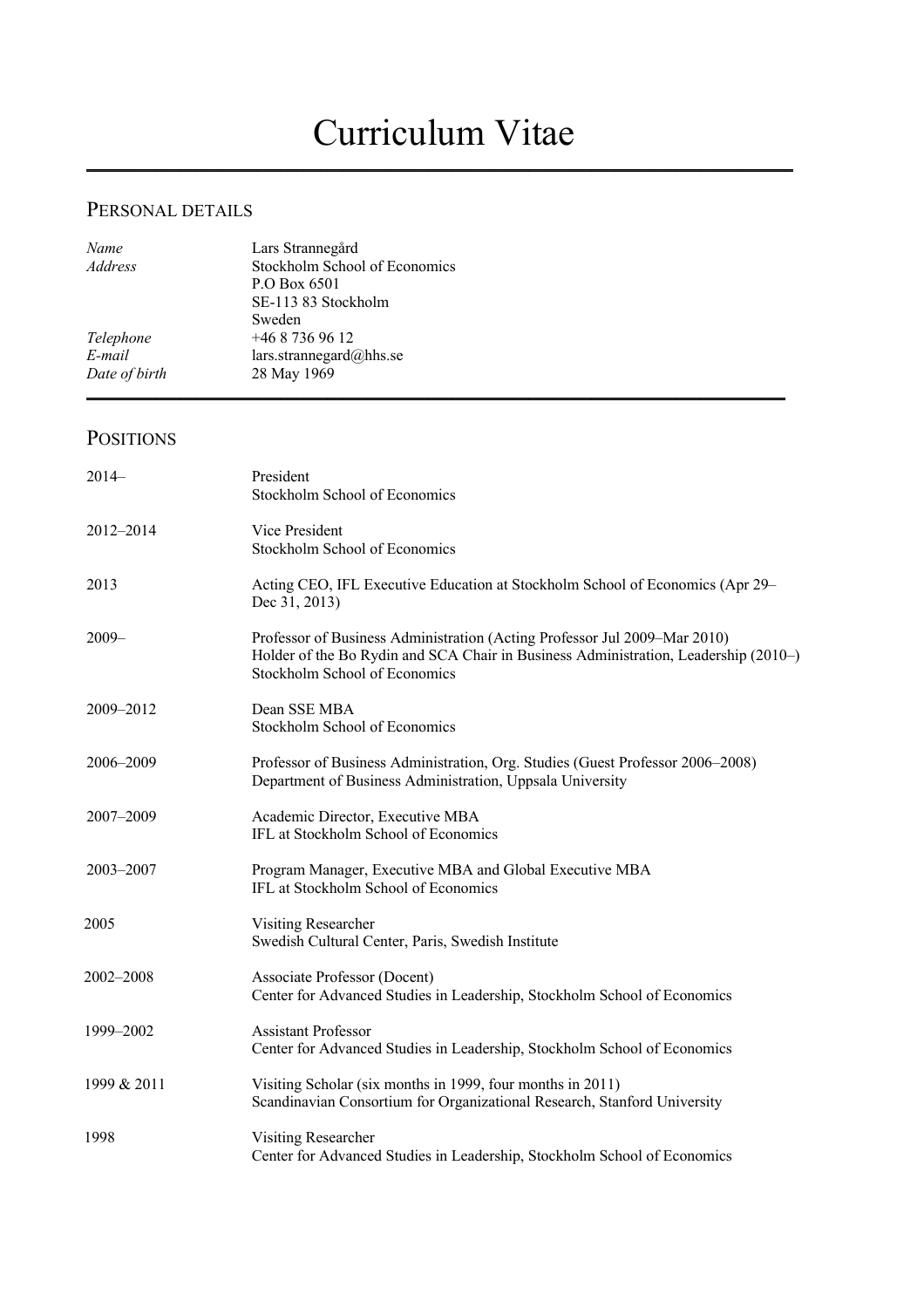| 1996      | Visiting Researcher<br>Institute for Economy and the Environment, University of St. Gallen                                                                          |
|-----------|---------------------------------------------------------------------------------------------------------------------------------------------------------------------|
| 1995–1998 | Doctoral Candidate, Research Assistant, and Project Manager<br>Gothenburg Research Institute (GRI), Gothenburg University, School of Business,<br>Economics and Law |

\_\_\_\_\_\_\_\_\_\_\_\_\_\_\_\_\_\_\_\_\_\_\_\_\_\_\_\_\_\_\_\_\_\_\_\_\_\_\_\_\_\_\_\_\_\_\_\_\_\_\_\_\_\_\_\_\_\_\_\_\_\_\_\_\_\_\_\_\_\_\_\_\_\_\_\_\_\_\_\_\_\_\_\_\_\_\_\_\_\_\_

#### HIGHER EDUCATION & ACADEMIC APPOINTMENTS

| 2010 | Professor of Business Administration (Leadership), Stockholm School of Economics.<br>Appointed Professor and holder of the Bo Rydin and SCA Chair in Business<br>Administration (Leadership).  |
|------|------------------------------------------------------------------------------------------------------------------------------------------------------------------------------------------------|
| 2009 | Declaration of Professor-level expertise in Business Administration (General), Uppsala<br>University.                                                                                          |
| 2008 | Professor of Business Administration (Organization Studies), Uppsala University.                                                                                                               |
| 2004 | Declaration of Professor-level expertise in Business Administration and offer of<br>Professorship in Business Administration (Business and the Environment), Mälardalen<br>University College. |
| 2002 | Associate Professor of Business Administration, Stockholm School of Economics.                                                                                                                 |
| 1998 | Doctor of Philosophy in Business Administration, Gothenburg University, School of<br>Business, Economics and Law.                                                                              |
| 1994 | Master of Science in Economics and Business Administration, Gothenburg University,<br>School of Business, Economics and Law.                                                                   |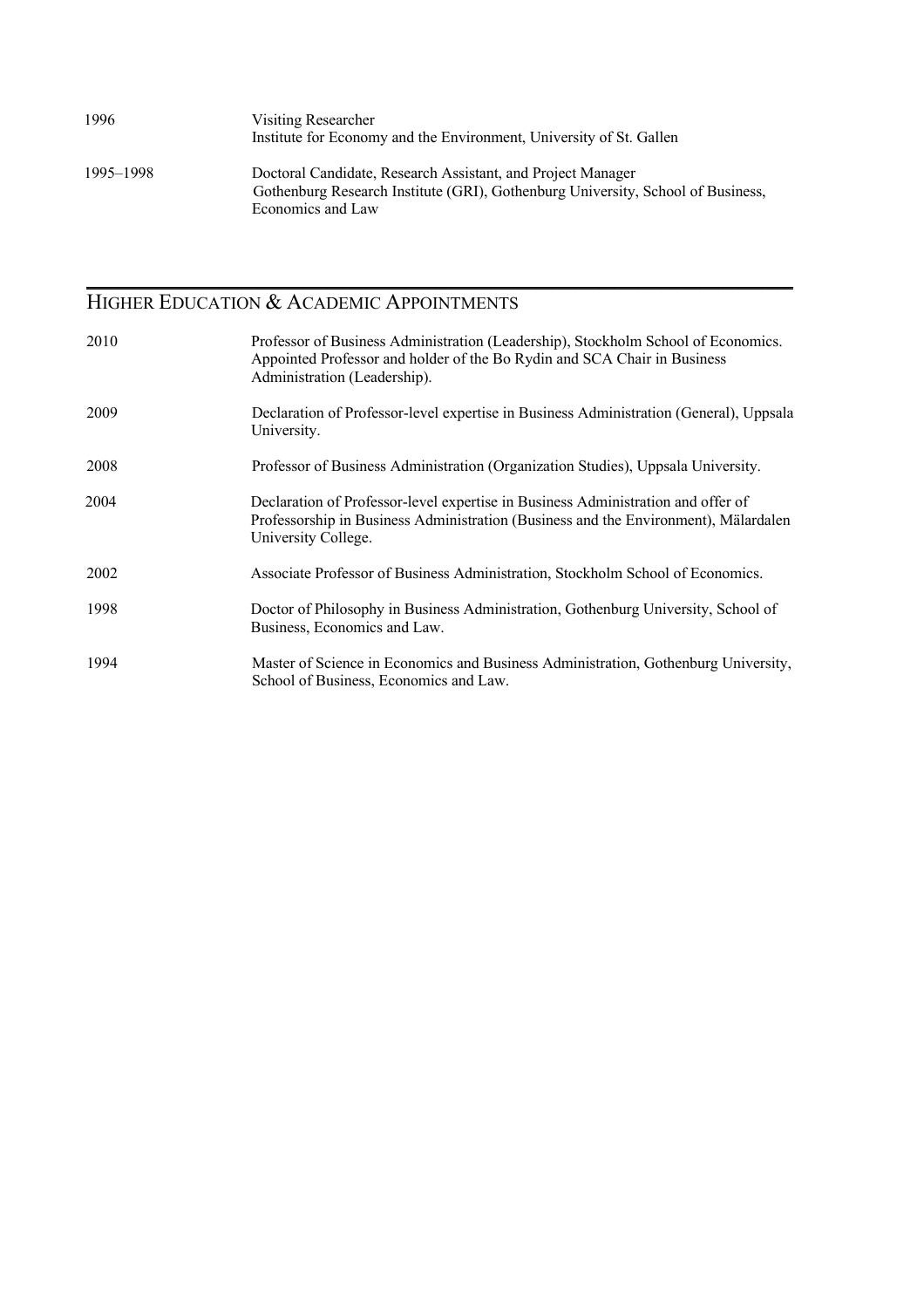# PUBLICATIONS

#### BOOKS AND 'SPECIAL ISSUES'

Grafström, M., Jonsson, A., Stig, O. & Strannegård, L. (2017) En berättelse om organisering [A story on organizing]. Lund: Studentlitteratur.

Pallas, J., Strannegård, L. & Jonsson, S. (2014) eds. *Organizations and the Media – Organizing in a Mediatized World*. London: Routledge.

\_\_\_\_\_\_\_\_\_\_\_\_\_\_\_\_\_\_\_\_\_\_\_\_\_\_\_\_\_\_\_\_\_\_\_\_\_\_\_\_\_\_\_\_\_\_\_\_\_\_\_\_\_\_\_\_\_\_\_\_\_\_\_\_\_\_\_\_\_\_\_\_\_\_\_\_\_\_\_\_\_\_\_\_\_\_\_\_\_\_\_

Strannegård, L. & Styhre, A. (2013) eds. *Management: An Advanced Introduction*. Lund: Studentlitteratur.

Stenström, E. & Strannegård, L. (2013) eds. *Kreativt kapital – om ledning och organisering i kulturella och kreativa näringar*. [Creative Capital – Leading and Organizing in Cultural and Creative Industries]. Stockholm: 8tto.

Strannegård, L. & Eriksson-Zetterquist, U. (2011) *Organisering* [Organizing]. Malmö: Liber.

Strannegård, L. & Dobers, P. (2010) eds. Sustainability and Identity. Special Issue of *Sustainable Development*, No. 3, April 2010.

Strannegård, L. & Pallas, J. (2010) eds. *Företag och media* [Companies and the Media]. Malmö: Liber.

Jönsson, S. & Strannegård, L. (2009) eds. *Ledarskapsboken* [The Leadership Book]. Malmö: Liber.

Strannegård, L. & Hansson, M. (2008) eds. *Global Wanderings: Reports From a Contemporary Grand Tour*. Stockholm: IFL Executive Education at Stockholm School of Economics

Strannegård, L. (2007), ed. *Den omätbara kvaliteten* [Unmeasurable quality]. Stockholm: Norstedts Akademiska Förlag.

Brülde, B. & Strannegård, L. (2007) *Affärsetik* [Business Ethics]. Malmö: Liber.

Strannegård, L., Tryggestad, K. & Rehn, A. (2007) eds. Processual Approaches in Management and Organization Studies. Special Issue of *Scandinavian Journal of Management*, No. 3, September 2007.

Dobers, P. & Strannegård, L. (2005), eds. Sustainability and Design. Special Issue of *Business Strategy and the Environment*.

Ernsjöö Rappe, T. & Strannegård, L. (2004) *Rent hus – slaget om den svenska dammråttan* [Clean house: The battle over Sweden's dust bunnies]. Stockholm: Norstedts.

Strannegård, L. (2003) *Flipp eller flopp – om misslyckandets dynamic* [Flip or flop: On the dynamics of failure]. Stockholm: Raster Förlag.

Strannegård, L. (2003), ed. *Avhandlingen – om att formas till forskare* [The dissertation: On the formation of a researcher]. Lund: Studentlitteratur.

Holmberg, I., Salzer-Mörling, M. & Strannegård, L. (2002), eds. *Stuck in the future: Tracing the new economy*. Stockholm: Book House Publishing.

Strannegård, L. (2001) *Already Elsewhere. Om lek, hastighet och identitet i affärslivet*. With illustrations by Maria Friberg. Stockholm: Raster Förlag. Also published in English as *Already Elsewhere: On play, identity and speed in business*. Stockholm: Raster Förlag.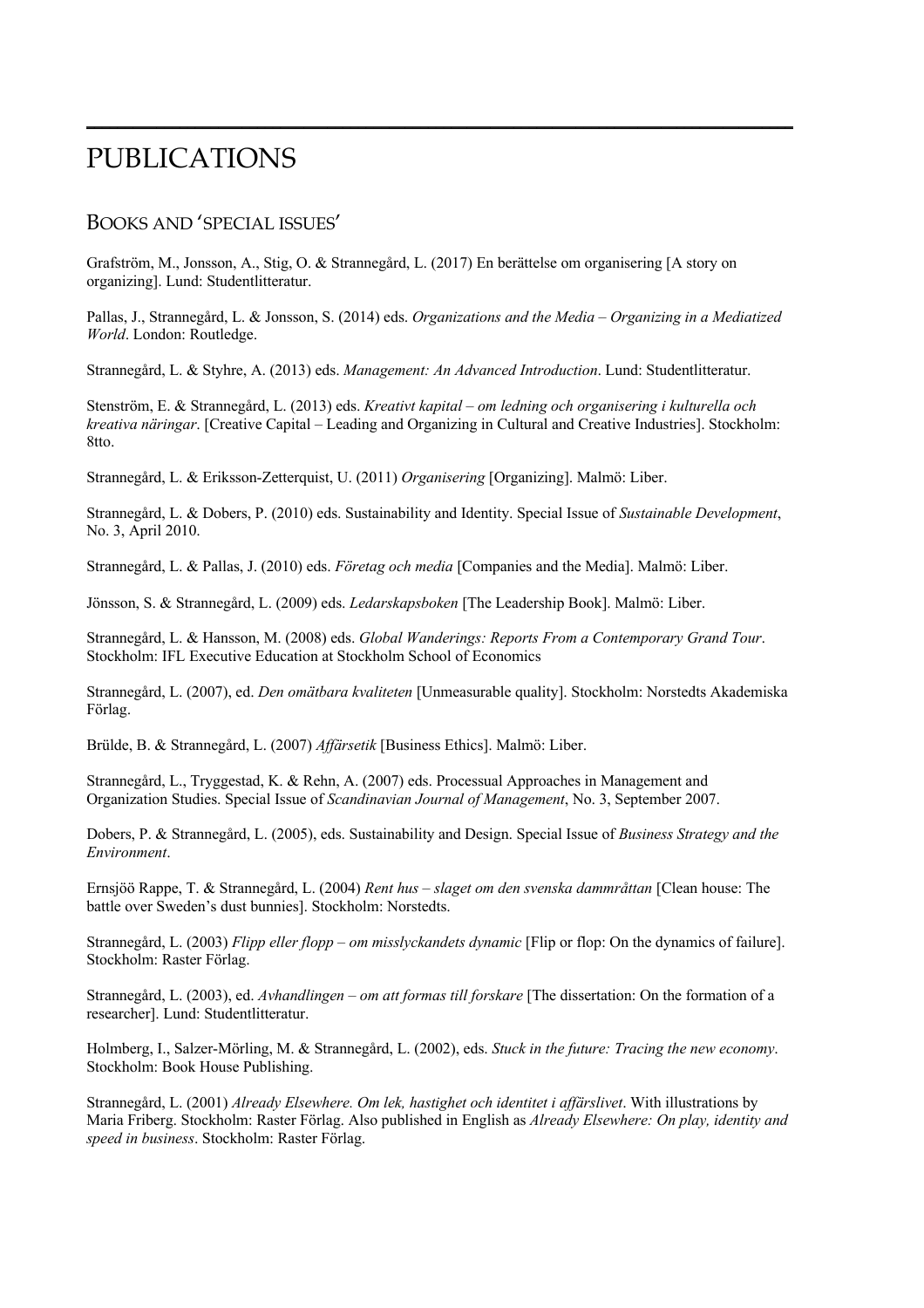Boons, F. & Strannegård, L. (2000), eds. Organizations coping with their natural environment: A laboratory for institutionalisation? Special Issue of *International Studies of Management and Organization*.

Strannegård, L. (1998) *Green Ideas in Business*. Gothenburg: Business Administration Studies, BAS.

Belz, F. & Strannegård, L. (1997), eds. *International Business Environmental Barometer 1997*. Oslo: Cappelen Akademisk Forlag.

Strannegård, L., Örninge, M. and Wolff, R. (1998) *Svenska Miljöbarometern 1997–1998* [Swedish environmental barometer 1997–1998]*.* Oslo: Cappelen Akademisk Forlag.

Strannegård, L, Adolfsson, P. and Wolff, R. (1996) *Svenska Miljöbarometern 1995–1996* [Swedish environmental barometer 1995–1996]*.* Oslo: Cappelen Akademisk Forlag.

Strannegård, L. (1995), ed. *Att förverkliga en dröm – en liten skrift om Gothenburg Research Institute* [Realizing a dream: A short book on the Gothenburg Research Institute]. Gothenburg: GRI.

#### PEER REVIEWED ARTICLES

Holmberg, I. & Strannegård, L. (2015) Students' Self Branding in a Swedish Business School. *International Studies of Management and Organization*: Vol. 45, No. 2, pp 180-192.

Wikberg, E. & Strannegård, L. (2014) "Selling by Numbers: The Quantification and Marketization of the Swedish Art World for Contemporary Art," Organizational Aesthetics: Vol. 3: No.1, pp.19-41

Werr, A. & Strannegård, L. (2013) Developing researching managers and relevant research – the 'executive research programme,' *Innovations in Education and Teaching International*, Vol. 51, No. 4, pp. 411– 424.

Strannegård, L. & Strannegård, M. (2012) Works of Art. Aesthetic Ambitions in Design Hotels. *Annals of Tourism Research,* Volume 39, Issue 4, October 2012, pp. 1995–2012.

Wikberg, E. & Strannegård, L. (2012) Demarcations and Dirty Money: Financing New Private Contemporary Art Institutions in Sweden. *Homo Oeconomicus*, Volume 29, Issue 3, pp. 95–118.

Strannegård, L. & Dobers, P. (2010) Unstable identities: stable unsustainability, *Sustainable Development*, Vol. 18, No. 3, pp. 119–122.

Salzer-Mörling, M. & Strannegård, L. (2007) Ain't Misbehavin': Consumption in a moralised brandscape. *Marketing Theory*, Vol. 7, No. 4, pp. 407–425.

Rehn, A., Strannegård, L. & Tryggestad, K. (2007) Putting process through its paces. *Scandinavian Journal of Management*, Vol. 23, No. 3, pp. 229–232.

Dobers, P. & Strannegård, L. (2005) Design, lifestyles and sustainability: Aesthetic consumption in a world of abundance. *Business Strategy and the Environment*, Vol. 14, No. 5, pp.324–336.

Holmberg, I. & Strannegård, L. (2005) Leadership voices: The ideology of the new economy. *Leadership*, Vol. 1, No. 3, pp. 353–374.

Dobers, P. & Strannegård, L. (2004) The cocoon: A traveling space. *Organization*. Vol. 14, No. 6, pp. 825–848.

Berglund, J., Strannegård, L. & Tillberg, U. (2004) High-touch and high-tech: Paradoxical rhetoric in a bank merger. *Scandinavian Journal of Management*, Vol. 20, No. 4, pp. 335–355.

Salzer-Mörling, M. & Strannegård, L. (2004) The silence of the brands. *European Journal of Marketing.* Vol. 38, No. 1, pp. 224–238.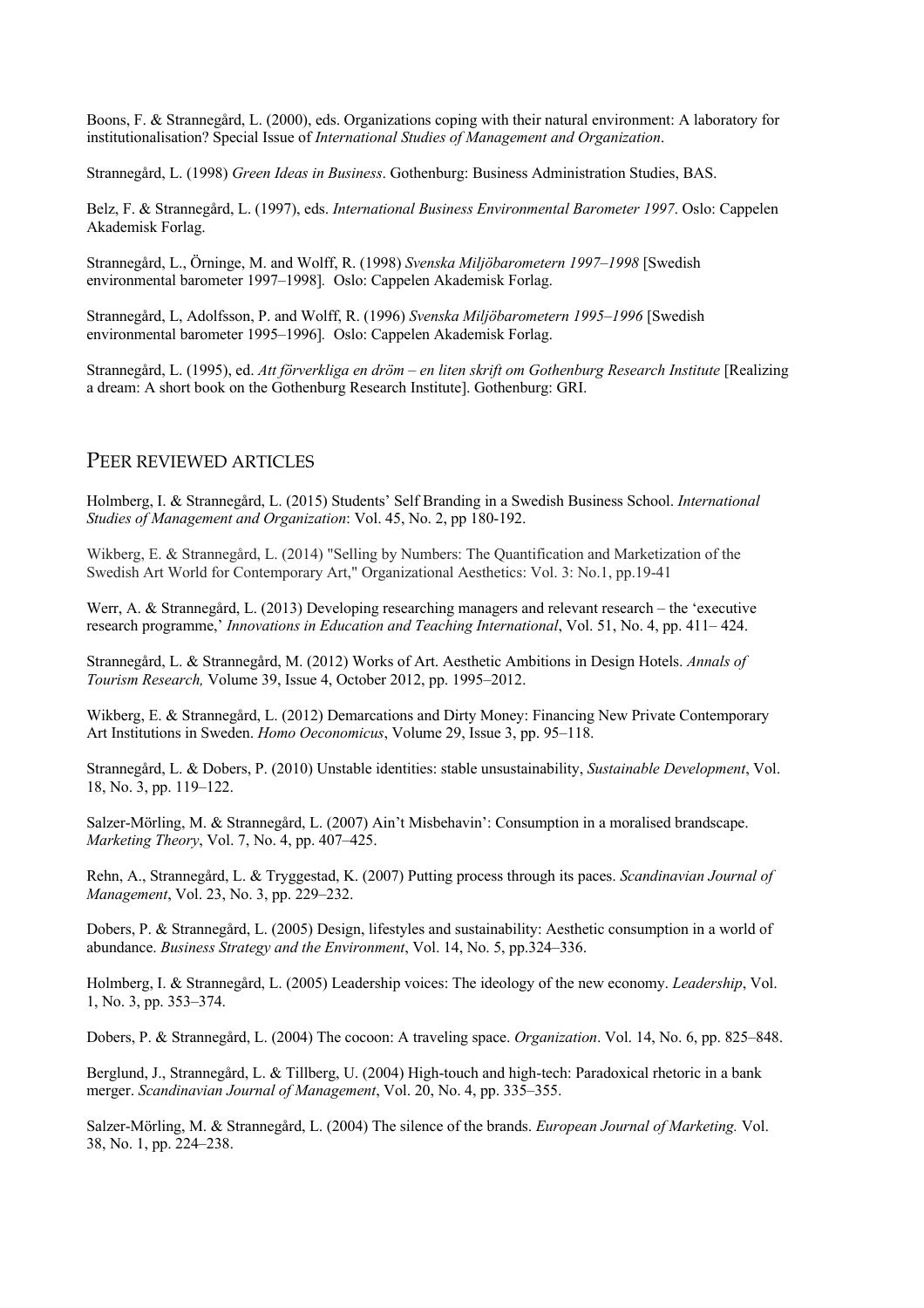Dobers, P., Strannegård L. & Wolff, R. (2001) Knowledge interests in corporate environmental management. *Business Strategy and the Environment*, Vol. 10, No. 4, pp. 335–343.

Strannegård, L. (2001) Black-boxing eco-modernization: Nature and market discourses in leadership practice. *Global Focus. The International Journal of Business, Economics, and Social Policy*, Vol. 13, No. 2, pp. 11–23.

Dobers, P. & Strannegård, L. (2001) Loveable networks: A story of affection, attraction and treachery. *Journal of Organizational Change Management*, Vol. 14, No. 3., pp. 28–49.

Strannegård, L. (2000) Flexible couplings: Combining business goals and environmental concern. *Business Strategy and the Environment*. Vol. 9, No. 3, pp. 163–174.

Boons, F. & Strannegård, L. (2000) Organizations coping with their natural environment: a laboratory for institutionalisation? *International Studies of Management and Organization*, Vol. 30, No. 3., pp. 6–17.

Dobers, P., Strannegård, L. & Wolff, R. (2000) Union-jacking environmental management. A study of the back stage and front stage of Business Strategy and the Environment 1992–1998. *Business Strategy and the Environment*, Vol. 9, No. 1, pp. 49–61.

Strannegård, L. & Wolff, R. (1998) Discovering sustainability – A case study of learning through environmental scenarios. *Greener Management International,* Autumn 1998, Issue 23, pp. 53–67.

#### BOOK CHAPTERS

Strannegård, L. (2014) Read, Write and Get it Right. In Hällgren, M. (ed.) *Reflections on a Scientific Career*. Copenhagen: Copenhagen Business School Press.

Strannegård, L. (2014) Doktorns verklighet: kitsch, karriär och känslor. [The doctor's reality: Kitsch, career and emotions] In Eldén, S. & Jonsson, A. (eds.) *Efter festen: om konsten att utvecklas från doktor till docent, eller en överlevnadsguide för den postdoktorala tillvaron* [After the party: on the art of developing from a PhD into an associate professor, or a survival guide for post-doctoral life]. Lund: Studentlitteratur.

Strannegård, L. (2013) The Triumph of Feelings: On the Power of Imagery in Business. In Reuter, M., Wijkström, F. & Kristensson Uggla, B. (eds.) *Trust and Organizations – Confidence Across Borders*. London: Palgrave Macmillan.

Strannegård, L. & Dobers, P. (2013) "Ett hållbart samhälle: Identitetsarbete för ingenjörer." [A Sustainable Society: Identity Work for Engineers]. In Asztalos Morell, I. & Eriksson, Y. (eds.) *Bilden av ingenjören* [The image of the engineer]. Stockholm: Carlssons Bokförlag.

Stenström, E. & Strannegård, L. (2013) "Kreativt kapital" [Creative capital], in Stenström, E. & Strannegård, L. (eds.), *Kreativt kapital: ledning och organisering i kulturella och kreativa näringar* [Creative capital – Leading and organizing in cultural and creative industries], Stockholm: 8tto.

Levin, S., Stenström, E., Strannegård, L. & Wikberg, E. (2013) "Kreativitet och kapital på arkitektkontoret" [Creativity and capital at the architectural office], in Stenström, E. & Strannegård, L. (eds.), *Kreativt kapital: ledning och organisering i kulturella och kreativa näringar* [Creative capital – Leading and organizing in cultural and creative industries], Stockholm: 8tto.

Stenström, E. & Strannegård, L. (2013) "En kreativ mångfald" [A creative diversity], in Stenström, E. & Strannegård, L. (eds.), *Kreativt kapital: ledning och organisering i kulturella och kreativa näringar* [Creative capital – Leading and organizing in cultural and creative industries], Stockholm: 8tto.

Strannegård, L. (2012) Känslans triumf – om framträdande bilder i näringslivet. [The triumph of emotions: on striking images in business life]*.* In Kristensson Uggla, B., Wijkström, F. & Reuter, M. (eds.) *Vem i hela världen kan man lita på – förtroende i teori och praktik* [Who in the world can we believe in? Trust in theory and practice]*.* Lund: Studentlitteratur.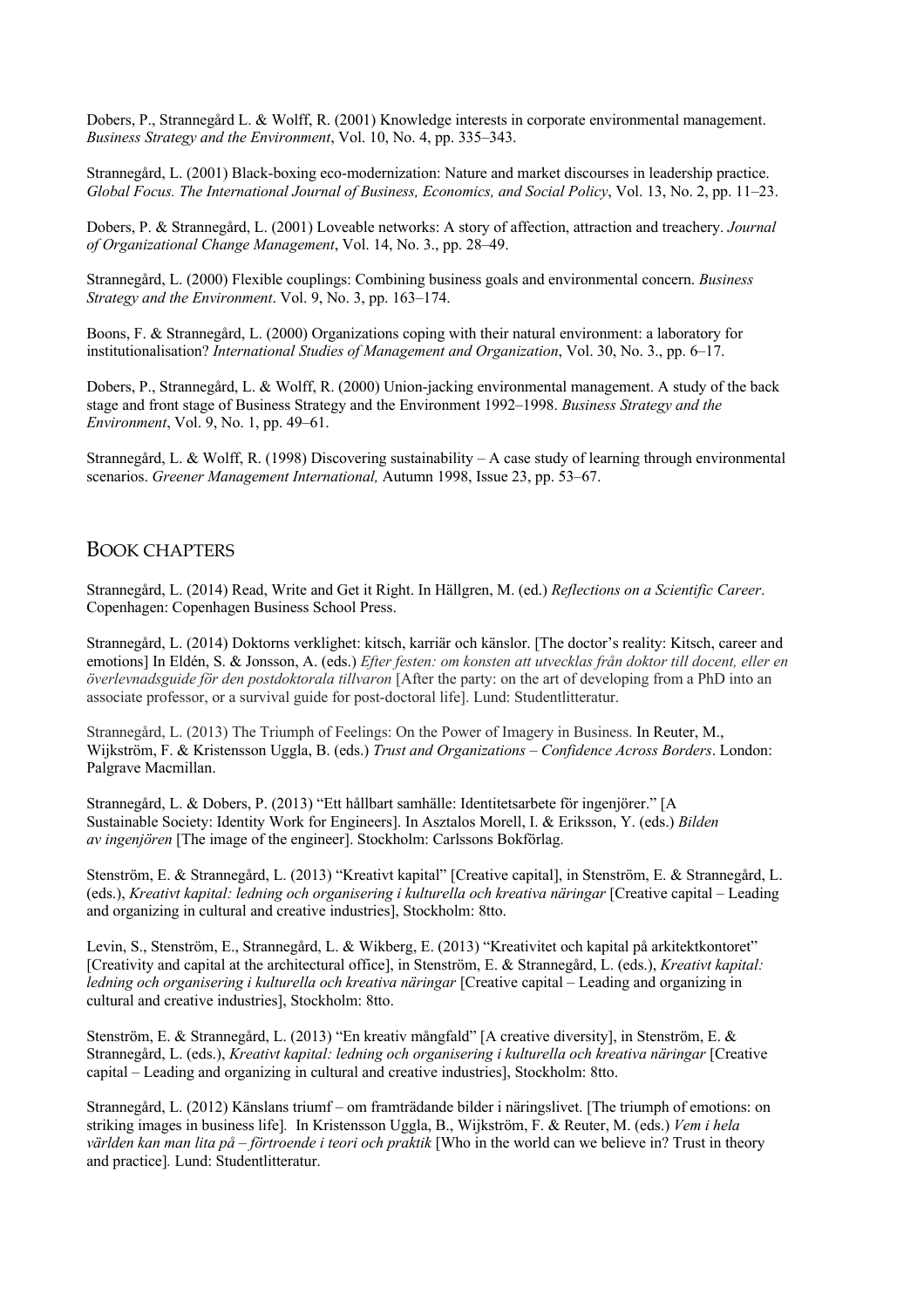Strannegård, L. (2012) "Leadership and entrepreneurial professional service firms." In Reihlen, M. & Werr, A. (eds.) *Handbook of Research on Entrepreneurship in Professional Service Firms*. Cheltenham: Edward Elgar.

Strannegård, L. (2011) Med uppdrag att berätta [Mission to tell]. Introductory chapter in Anders Dahlvig's book *Med uppdrag att växa* [Mission to grow]. Lund: Studentlitteratur.

Strannegård, L. (2010) Vad säljer företag? [What do companies sell?] In Brunsson, N., ed., *Företagsekonomins frågor* [Questions of business administration]*.* Stockholm: Norstedts.

Strannegård, L. & Pallas, J. (2010). Ett medialiserat näringsliv [Medialized business]. In Strannegård, L. & Pallas, J. (eds.). *Företag och media* [Companies and the media]. Malmö: Liber.

Schilling, A. & Strannegård, L. (2010). Osynliga händer och synligt resultat: om kommunikationskonsulters arbete. [Invisible hands and visible results. On the work of communication consultants]. In Strannegård, L. & Pallas, J. (eds.). *Företag och media* [Companies and the media]. Malmö: Liber.

Strannegård, L. (2009) Medialized Leadership. In Grafström, M., Sahlin, K. & Wedlin, L. (eds.) *Exploring the worlds of Mercury and Minerva*. Uppsala: Acta Upsaliensis.

Strannegård, L. & Jönsson, S. (2009) Ledarskapets lockelse [The lure of leadership]. In Strannegård, L. & Jönsson, S. (2009) eds. *Ledarskapsboken* [The leadership book]. Malmö: Liber.

Strannegård, L. (2009) For Real? On Authentic Experiences. In Thermenius, J. & Mencak, D .(eds.) *Konstfack Degree Exhibition Catalogue*. Stockholm: Konstfack, The University College of Arts, Crafts and Design.

Strannegård, L. (2008) A Contemporary Grand Tour. In Strannegård, L. & Hansson, M. (eds) *Global Wanderings: Reports From a Contemporary Grand Tour*. Stockholm: IFL Executive Education at Stockholm School of Economics.

Strannegård, L. (2007) Från det ena till det andra – om ledarskap som översättningspraktik [From one thing to the other: On leadership as translation practices]. In Rehn, A. & Kärreman, D. (eds.) *Den nya organisationsläran* [The new organizational theory]. Lund: Liber.

Strannegård, L. (2007) Kvalitet som autenticitet [Quality as authenticity]. In Strannegård, L. (ed.) *Den omätbara kvaliteten* [Unmeasurable quality]. Norstedts: Norstedts Akademiska Förlag.

Strannegård, L. (2007) Kvalitet på modet [Quality in fashion]. In Strannegård, L. (ed.) *Den omätbara kvaliteten* [Unmeasurable quality]. Norstedts: Norstedts Akademiska Förlag.

Strannegård, L. (2006) Hoppets stjärnor [Stars of hope]. In Agerman, P. & Pineus, I. (eds.) *Framgång* [Success]. Stockholm: Affärsvärlden förlag.

Strannegård, L. (2006) En estetiserad ekonomi – om det årliga designåret [An estheticized economy – On the annual year of design]. Nationalmuseum: *Nationalmuseums Årsbok 2006: Om Design* [The National Museum's Yearbook, 2006: On design]*.* 

Strannegård, L. (2005) Varumärken och konsten [Trademarks and art]. In Malmquist, K. & Olof-Ors, M. (eds.) *Samtidskonst för lärare* [Contemporary art for teachers]. Stockholm: Lärarförbundet & Moderna museet.

Strannegård, L. (2005) Sobre a Foto da Capa: Quase lá. In Davel, E. & Catarina de Oliveira Lopes Melo (eds.) *Gerência em Acâo. Singularidades e Dilemas do Trabalho Gerencial*. Rio de Janeiro, Brazil: Editora FGV Fundacão Getulio Vargas.

Strannegård, L. & Bergström, O. (2004) Temporary stars: The rise and fall of a talent agency. In Westenholz, A. & Torben Elgaard Jensen (eds.) *Identity in the age of the new economy: Life in temporary and scattered work practice*. Camberley, U.K.: Edward Elgar.

Salzer-Mörling, M. & Strannegård, L. (2004) Leadership in a branded world. In Chowdhury, S. (ed.) *Next generation business handbook.* New York: John Wiley & Sons.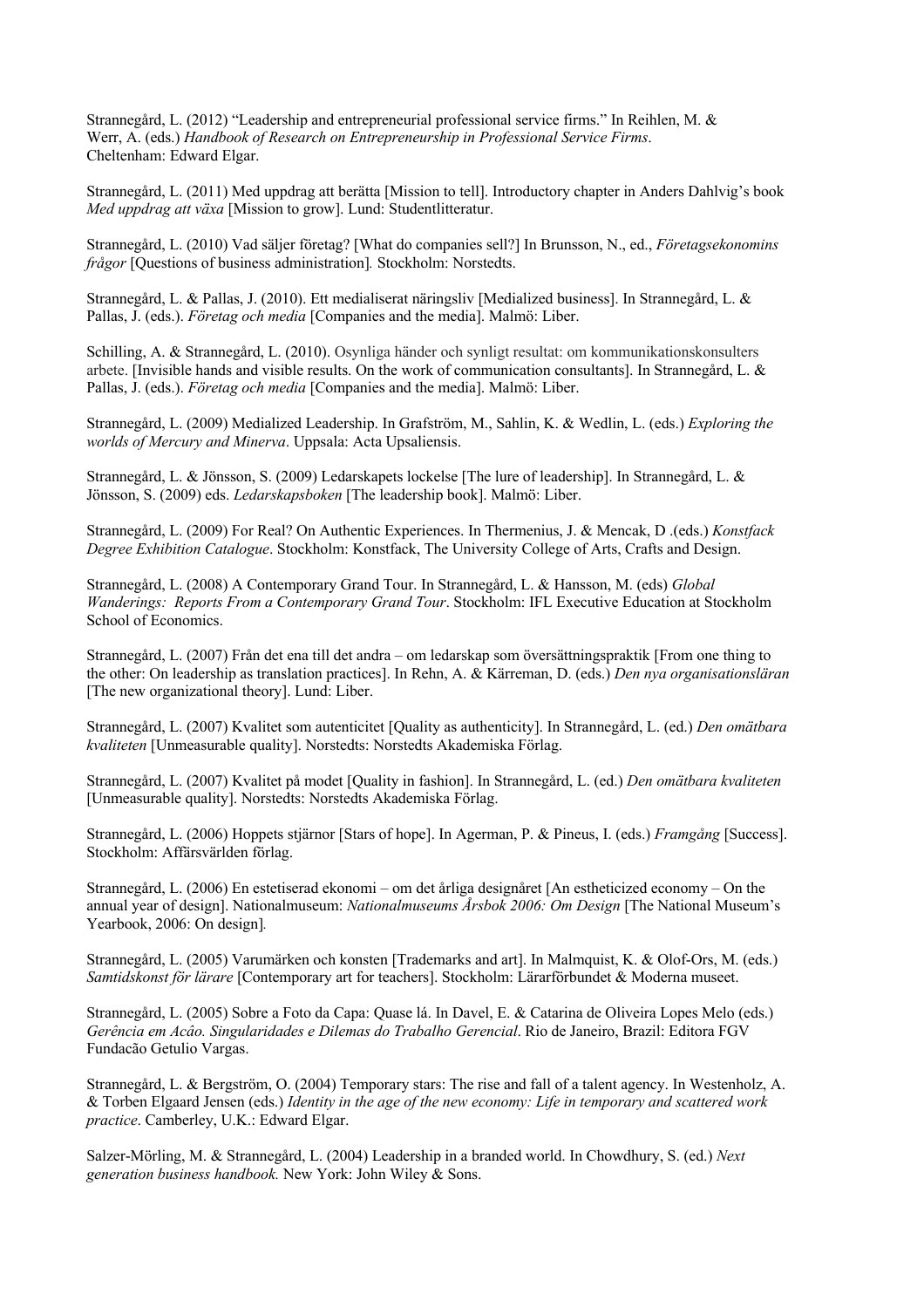Strannegård, L. (2003) Att leda och bli ledd – om akademiskt ledarskap i avhandlandet [To lead and to be led: On academic leadership in dissertation work]. In Strannegård, L. (ed.) *Avhandlingen – om att formas till forskare* [The dissertation: On the formation of a researcher]. Lund: Studentlitteratur.

Strannegård, L. (2003) Ledning på nytt – inifrån Internetkonsulten.[Leading anew: Inside the internet consultant]. In Sandberg, Å. (ed.) *Ledning för alla? Perspektivbrytningar i arbetsliv och företagsledning* [Leading everyone? Shifts in perspective in working life and company management], 4th edition. Stockholm: SNS Förlag.

Strannegård, L. (2003) Organisationer som nyskapare och ordningskapare [Organizations as creators and as organizers]. In Emilson, A. (ed.) *På väg mot det oväntade: Friktion* [Towards the unexpected: Friction]. Stockholm: Raster Förlag.

Dobers, P. & Strannegård, L. (2002) Head Home. In Schwartz-Clauss, M. & Alexander von Vegesack (eds.) *Living in Motion – Design & Architecture for Flexible Dwelling*. Weil am Rhein: Vitra Design Museum. Also published in German as "Auf dem Heimweg," in *Mobiles Wohnen,* Mathias Schwartz-Clauss and Alexander von Vegesack (eds.). Weil am Rhein: Vitra Design Museum. Also published in Spanish as "Rumbo a casa," in *Living in motio:. Diseno y arquitectura para el hogar flexible,* Mathias Schwartz-Clauss and Alexander von Vegesack (eds.). Weil am Rhein: Vitra Design Museum.

Strannegård, L. (2002) Shoppingens anatomi – byggnaden styr begären [The anatomy of shopping: The building shapes desire]. In Holmberg, I. & Wiman, M. (eds.*) En varumärkt värld* [A trademarked world]. Malmö: Liber.

Salzer-Mörling, M. & Strannegård, L. (2002) Det utmärkta teckenspråket – om intryck, uttryck och avtryck i varumärkesvärlden. In Holmberg, I. & Holger, L. (eds.) *Identitet – om varumärken, tecken och symboler*. Stockholm: Raster Förlag & Nationalmuseum. Also published in English as The Excellent Sign Language, in Holmberg, I. & Holger, L. (eds.) *Identity: Trademarks, logotypes and symbols*. Stockholm: Raster Förlag and National Museum of Fine Arts.

Holmberg, I., Salzer-Mörling, M. & Strannegård, L. (2002) The Idea of a New Economy. In Holmberg, I., Salzer-Mörling, M. & Strannegård, L. (eds.) *Stuck in the Future: Tracing the New Economy*. Stockholm: Book House Publishing.

Strannegård, L. (2002) Nothing Compares to the New. In Holmberg, I., Salzer-Mörling, M. & Strannegård, L. (eds.) *Stuck in the Future: Tracing the New Economy*. Stockholm: Book House Publishing.

Holmberg, I. & Strannegård, L. (2002) The Ideology of the New Economy. In Holmberg, I., Salzer-Mörling, M. & Strannegård, L. (eds.) *Stuck in the Future: Tracing the New Economy*. Stockholm: Book House Publishing.

Holmberg, I., Salzer-Mörling, M. & Strannegård, L. (2002) Epilogue: Creating the Future. In Holmberg, I., Salzer-Mörling, M. & Strannegård, L. (eds.) *Stuck in the Future: Tracing the New Economy*. Stockholm: Book House Publishing.

Kestemont, M-P. & Strannegård, L. (1999) Introduction. In Kestemont, M-P. & Ytterhus, B. (eds.) *Environmental Management in Europe.* Louvain: Universitè Catholique de Louvain.

Bartolomeo, M., Strannegård, L. & Wolff, R. (1999) Environmental Management as a Learning Process. In Kestemont, M-P. & Ytterhus, B. (eds.) *Environmental Management in Europe.* Louvain: Universitè Catholique de Louvain.

Strannegård, L. (1999) Fitting Business with the Environment. Legitimacy or Rationality? In Dobers, P. and Wolff, R. (eds.) *Contemporary Nordic Research in Corporate Environmental Management* (Gothenburg: BAS Publishers, 1999), pp. 221–233.

Belz, F. and Strannegård, L. (1997) Introduction. In Belz, F. & Strannegård, L. (eds.) *International Business Environmental Barometer 1997*. Oslo: Cappelen Akademisk Forlag, pp. 1–16.

Belz, F. and Strannegård, L. (1997) International Comparison. In Belz, F. & Strannegård, L. (eds.) *International Business Environmental Barometer 1997*. Oslo: Cappelen Akademisk Forlag, pp. 141–170.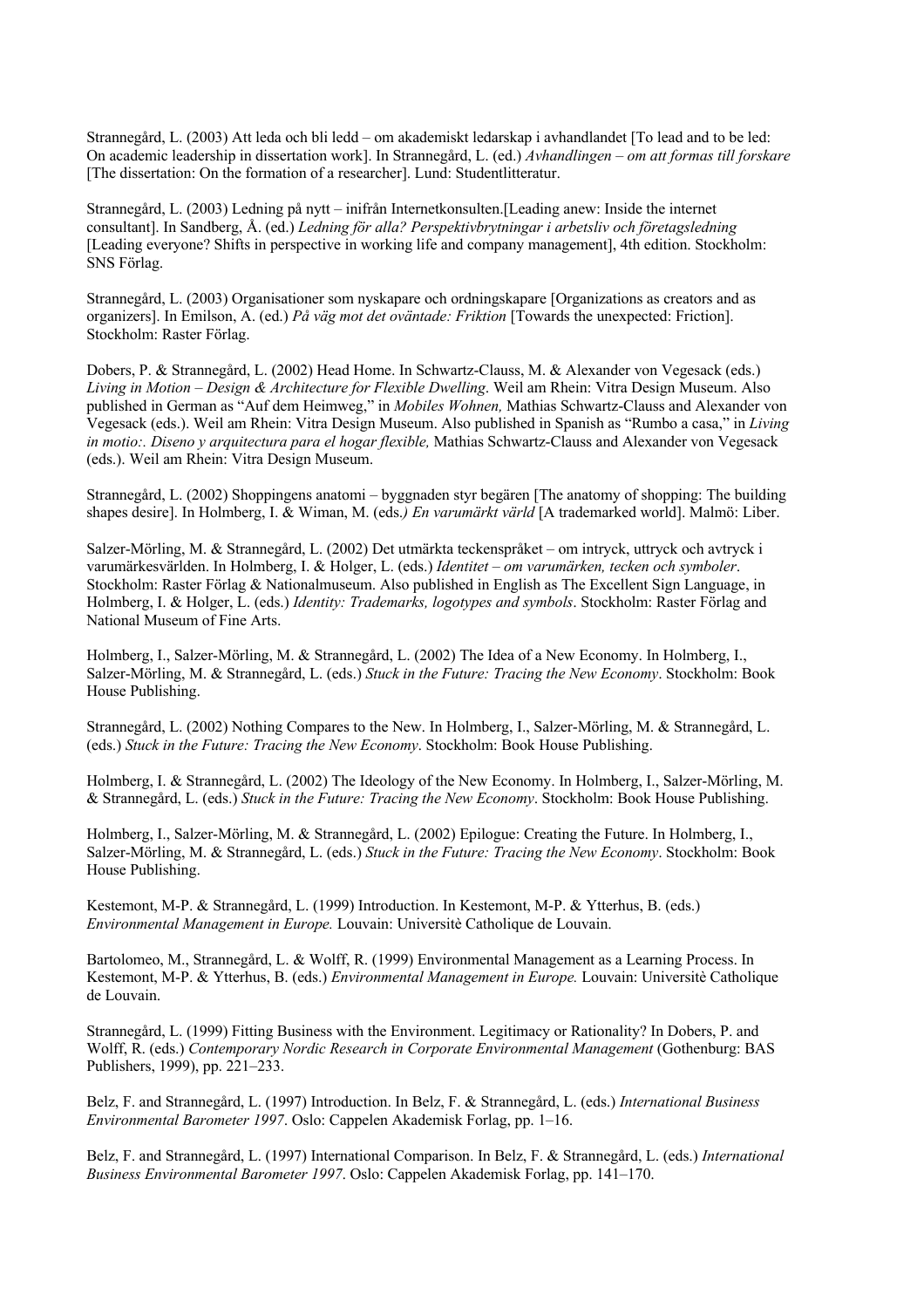Belz, F. Kestemont, M-P. and Strannegård, L. (1997) Outlook. In Belz, F. & Strannegård, L. (eds.) *International Business Environmental Barometer 1997*. Oslo: Cappelen Akademisk Forlag, pp. 171–178.

Strannegård, L, Adolfsson, P. and Wolff, R. (1996) Svenska miljöbarometern 1995–1996: En studie av trender i svenska företags miljöbeteende [Swedish environmental barometer: A study of trends in Swedish firms' environmental behavior]. In Dobers, P. & Wolff, R. *Miljöstrategier – ett företagsekonomiskt perspektiv* [Environmental strategies: A business administration approach]. Second edition. Stockholm: Nerenius & Santérus, pp. 25–44.

Belz, F. & Strannegård, L. (1996) Environmental management in Sweden and Switzerland: Empirical results of a comparative study. In Ulhøi, J.P. & Madsen, H. (eds.) *Industry and the Environment. Practical Applications of Environmental Management Approaches in Business*. Aarhus: Aarhus Business School.

Strannegård, L. (1995) Kundorienterad miljöstrategi – fallet Hemköp [Customer-oriented environmental strategy: The case of Hemköp]. In Dobers, P. & Wolff, R. *Miljöstrategier – ett företagsekonomiskt perspektiv* [Environmental strategies: A business administration approach]. Stockholm: Nerenius & Santérus.

#### PUBLISHED BOOK REVIEWS

Strannegård, L. (2010) *Perception and Organization: Art, Music, Media,* by Alexander Styhre*.* In *Scandinavian Journal of Management*, Vol. 26, No. 3, pp. 332–333.

Strannegård, L. (2009) *Industrial Cool,* by Robert Willim. In *Företagsminnen. Tidskrift från Centrum för Näringslivshistoria* [Company memories: Journal of the center for business history], No. 2, pp. 31–33.

Strannegård, L. (2007) *Samhall – att bli normal i en onormal organization* [Samhall: Being normal in an abnormal organization], by Mikael Holmqvist, SNS förlag*.* In *Scandinavian Journal of Management*, Vol. 23. Issue 1, pp. 99–102.

Strannegård, L. (2006) *Den där marknaden. Om utbyten, normer och bilder* [That market: On the interchange of norms and images], edited by Claes-Fredrik Helgesson, Hans Kjellberg & Anders Liljenberg. In *Scandinavian Journal of Management*.Vol. 22, Issue 2, pp. 178–180.

Strannegård, L. (2005) *Den goda nepotismen. Om Nepotism – en historia om gener, pengar och politik* [trans. of *In Praise of Nepotism: A Natural History*], by Adam Bellow. In *Affärsvärlden* [Business world], No. 39, 28 September 2005, p. 71ff.

Strannegård, L. (2005) *All Marketers are Liars: The Power of Telling Authentic Stories in a Low-Trust World,* by Seth Godin. In *Affärsvärlden*, No. 34, 24 August 2005, p. 64 ff.

Strannegård, L. (2005) Winning – Jack Welch och ledarskapsidealet som aldrig går ur tiden [Review of *Winning,* by Jack Welch]. In *Affärsvärlden*, No. 23, 9 June 2005, p. 64 ff.

Strannegård, L. (2005) *I huvudet på John McEnroe* [trans. of *On Being John McEnroe*] by Tim Adams. In *Affärsvärlden*, No. 18, 4 May 2005, p. 64 ff.

Strannegård, L. (2005) Skola för samhällsfaror? [Review of *Managers, not MBAs,* by Henry Mintzberg.] In *Affärsvärlden*, No. 15, 13 April 2005, p. 72 ff.

Strannegård, L. (2005) *The Rise of the Creative Class and How it is Transforming Work, Leisure, Community and Everyday Life,* by Richard Florida. In *Affärsvärlden*, No. 6, 9 February 2005, p. 56 ff.

Strannegård, L. (2003) *Sagan om Adcore* [The story of Adcore], by Karl Ågerup. In *Företagsminnen. Tidskrift från föreningen Stockholms företagsminnen* [Company memories: Journal of the center for business history], p. 25 ff.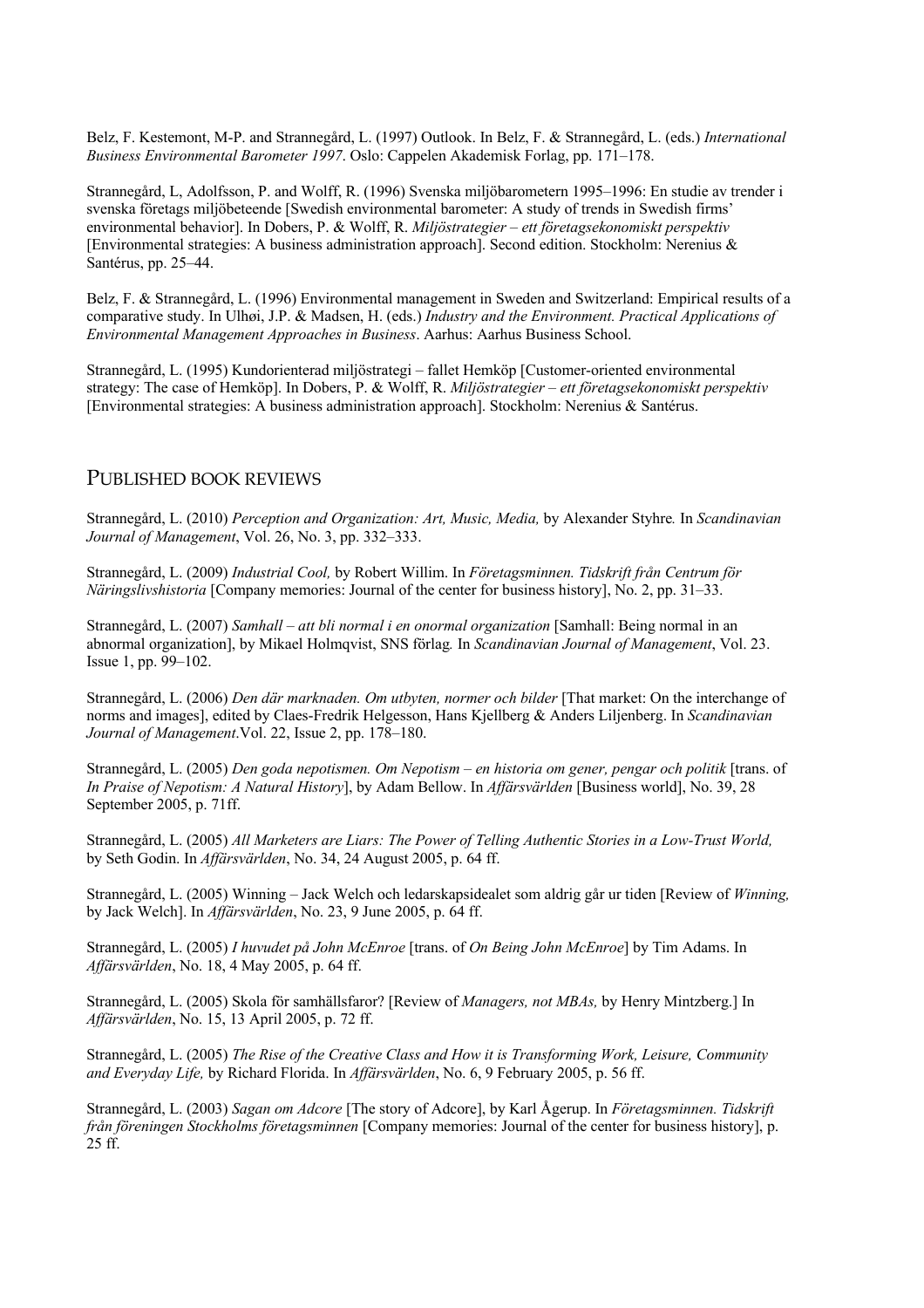Strannegård, L. (1999) *Ledning av företag och förvaltningar* [Leading firms and public administration], edited by Rolf Lind and Göran Arvidsson. In *Scandinavian Journal of Management*, Vol. 15, p. 323–326.

Strannegård, L. (1998) *Den populära managementkulturen – om produktion och spridning av "kunskap" om företagsledning* [The popular management culture: On the production and distribution of "knowledge" about corporate management], by Staffan Furusten. In *Scandinavian Journal of Management*, Vol. 14. No. 1/2, p. 125– 127.

#### ARTICLES AND REPORTS

Strannegård, L., Wikberg, E. & Edman, F (2019) Ryktet om näringslivets obildning stämmer inte [The rumour of lack of Bildnung in business is incorrect]. *Dagens Industri*. Debatt, Jul 2, p 3.

Strannegård, L. (2019) Utan antikens historia i läroplanen riskeras Sveriges konkurrenskraft [Without history Sweden's competitiveness is jeopardized]. *Dagens Nyheter*, DN Debatt, Oct 1, p 4.

Strannegård, L. (2019) Den klassiska bildningstanken måste uppvärderas [The classic idea of Bildnung needs to be re-visited]. *Dagens Nyheter*. Kulturdebatt, Jan 20, p 3.

Strannegård, L (2019) Människa i en digital tid. [Being Human in a digital Era] *Signum*, March 8, p 7.

Strannegård, L. (2018) Boken om Handels befäster fördomar och stereotyper [The book on SSE sustains prejudice and stereotypes]. *Dagens Nyheter*. Kultur, Oct 15, p 3.

Strannegård, L. (2018) Vi vill lära studenterna att tänka själva [We want to teach the students how to think for themselves]. *Dagens Nyheter*. Kulturdebatt, Sept 10, p 3.

Strannegård, L. (2018) Kulturens fria identitet måste stärkas [The free identity in Culture needs to be strengthened]. *Dagens Nyheter*. Kultur, March 8, p 3.

Strannegård, L. (2018) Talande tystnad. Universiteten vågar inte kritisera Trump [Loud Silence: Universities do not dare to criticize Trump]. *Dagens Nyheter*. Kultur, Oct 18, p 3.

Strannegård, L. (2016) Män, barn, lek och allvar [Men, children, play and seriousness]. *Maria Friberg*  Stockholm: Art and Theory.

Strannegård, L. (2016) Företagarfientligt. Märkliga tankehopp om moraliskt förfall [Hostile to business. Strange thought jumps on moral decay] *Dagens Nyheter*, Kulturdebatt, July, 25, p 8.

Strannegård, L. (2016) Samvetslösa ekonomer: vi håller moralen högt skriver rektorn på Handelshögskolan. [Consciousless economists: we uphold high moral standards, writes SSE President] *Dagens Nyheter*, Kulturdebatt, April, 20, p 7.

Strannegård, L. (2015) Architecture: Tourism. Entry in *Encyklopedia of Tourism*, Springer Science and Business Media.

Strannegård, L. (2015) SSE dean Lars Strannegård on the lessons of Alfred Nobel. *Financial Times,* December 6.

Strannegård, L. (2015) Utveckling av kulturellt känsliga miljöer. [Developing culturally sensitive sites] *Bohusläningen*, August 11, p. 5.

Strannegård, L. (2015, August 5) Nybygget hotar unika värden i Fiskebäckskil. [New Construction threatens uniqueness in Fiskebäckskil] *Bohusläningen*, p. 4.

Strannegård, L. (2014) Lär av den franska skolans metod att avlasta lärarna [Learn from the French method of relieving teachers]. DN Debatt, February 2, p. A4, *Dagens Nyheter*.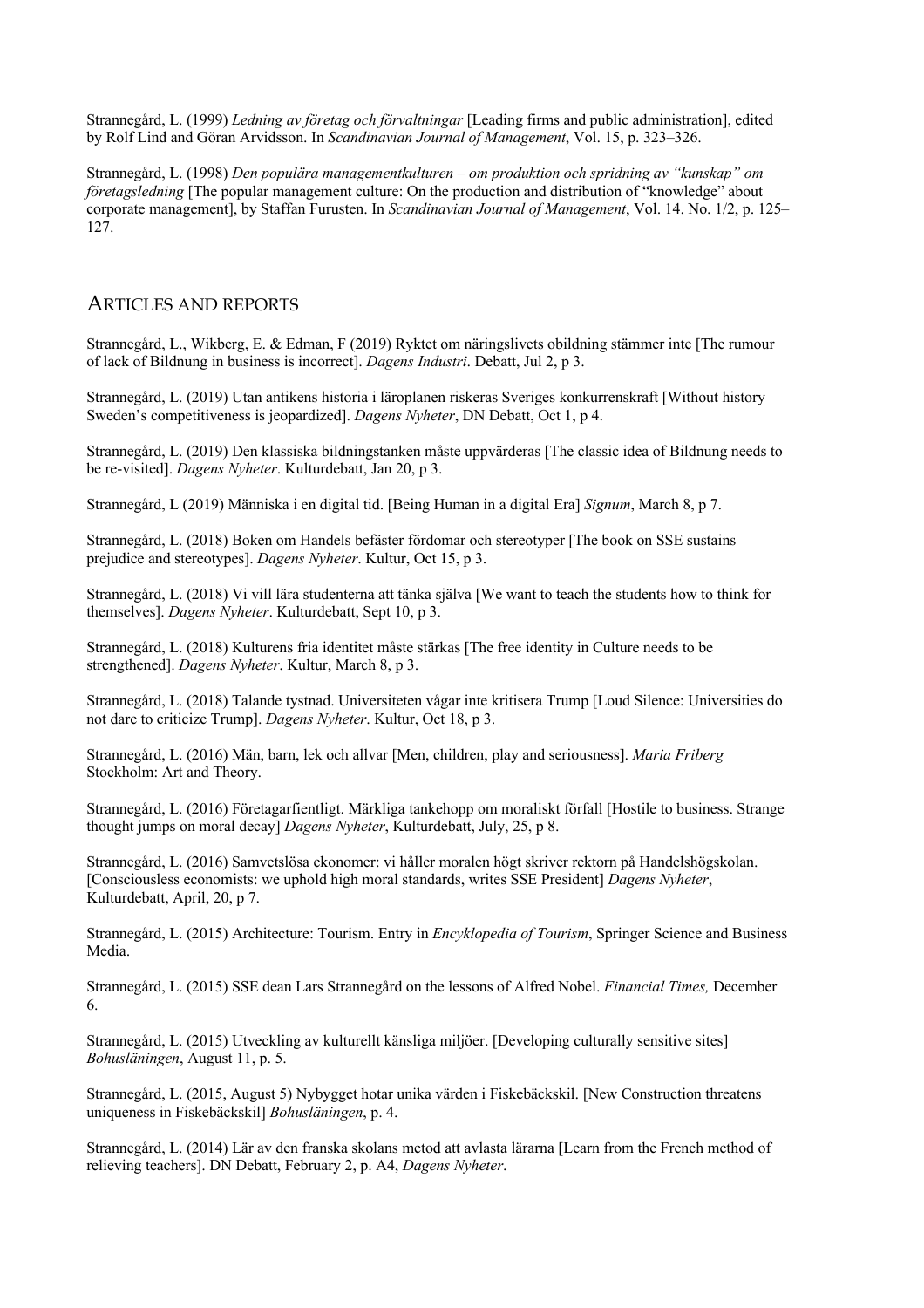Strannegård, L. (2014) Frigör ekonomernas skapande krafter [Release the economists' creative powers] *Entré*, No 3, p 24.

Strannegård. L. (2013) Close to Nothing: What We Know About Efficient Creativity. *Artworks – The Arts & Business Journal*, Vol. 1, No. 1, pp. 132–133.

Strannegård, L. (2011) Vad som kan mätas kan jämföras [What can be measured can be compared]. *Universitetsläraren*, December 8, p. 9.

Strannegård, L. (2011) Spricka kastar ljus över vår tids ekonomi [Fissures throw light on today's economy]. *Svenska Dagbladet*, Under strecket, November 24, p. 11.

Strannegård, L. (2011) Snurrigt och effektsökande av Svenskt Näringsliv [Confederation of Swedish Enterprise dizzy and affected]. *Svenska Dagbladet,* Brännpunkt replik, July 11, p. 5.

Strannegård, L. (2011) Likriktning det verkliga hotet [Uniformity is the real threat]. *Svenska Dagbladet,* Brännpunkt, July 6, p. 5.

Strannegård, L. (2010) Låt lärarna ägna sig åt undervisning [Let teachers teach]. *Göteborgs-Posten,* Debatt, August 14, p. 47.

Strannegård, L. (2010) Återprofessionalisera läraryrket [Re-professionalize the teaching profession]. *Skolvärlden,* October 1, p. 5.

Strannegård, L. (2009) Anseende – framtidens hårdvaluta [Reputation: Hard currency of the future]. *Svenska Dagbladet*, Under strecket, March 10, p. 11.

Strannegård, L. (2009) Skogen som blev en kvist. Om Hemslöjden som näringsgren [The forest that became a twig: Crafts as an industry]. *Hemslöjden*, No. 2, p. 47.

Dobers, P. & Strannegård, L. (2009) Design for unsustainability. *ReDe: Design Journal*, Vol. 1, No. 1, pp. 27– 38.

Strannegård, L. (2007) Kill i magen ger klirr i kassan. Om "Berg- och dalbanan. Jakten på den Heliga G-kraften" [Profitable butterflies: On "The rollercoaster pursuit of the sacred G force"]. *Svenska Dagbladet*, Under strecket. 10 June, p. 9.

Strannegård, L. (2007) Kvalitet – vad är det? [Quality: What is it?] *Kvalitet och Förnyelse,* October 2007, No. 6, p. 13.

Strannegård. L. (2007) Det omänskliga ledarskapet [Inhuman leadership]. *Loop – tidskriften om ledarskap, organisation och personal*. Vol. 3, No. 3.

Strannegård, L. (2006) En hemslöjdad identitet [A handcrafted identity]. *Tidskriften Hemslöjden*. No. 06/04, p. 42.

Christersdotter, M. & Strannegård, L. (2006) Svit Dreams – om boutiquehotell och ekonomins estetisering [Suite dreams: On boutique hotels and the estheticization of the economy]. *Form designtidskriften*, No. 4, p. 84–92.

Strannegård, L. (2006) Designterror: om 2000-talet som ett formgivet helvete [Design terror: On the 2000s as a designer's hell]. *Att:ention*, Bonnier Tidskrifter, No. 1, February, p. 109–112.

Strannegård, L. (2006, January 4) Den passionerade ekonomin [The impassioned economy]. DN Essä, Kultur, p. 8. *Dagens Nyheter*, 4 January 2006.

Strannegård, L. (2005) Den nya ledartypen. [The new type of leader] *Att:ention*, Bonnier Tidskrifter, No. 6, December, p. 52.

Strannegård, L. (2005) Design as advertising. *International Artists Studio Program in Sweden (IASPIS): Craft in Dialogue*, p. 23.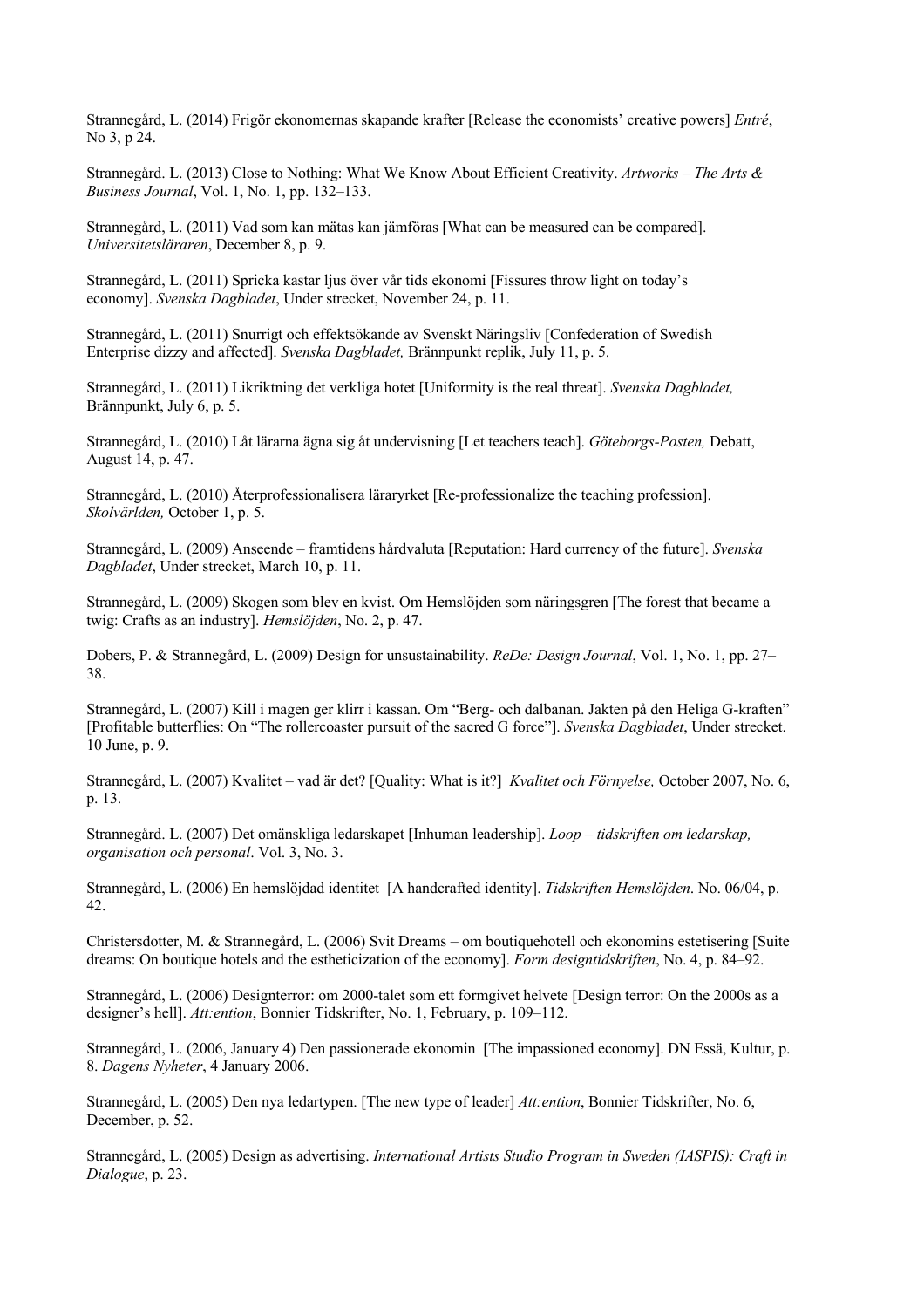Strannegård, L. (2005) Vems pipa dansar du efter? Om 2000-talets ledarskapsideal [Whose tune do you dance to? The 21st century ideal of leadership]. *Loop – tidskriften om ledarskap, organisation och personal*. Vol. 1, No. 2.

Strannegård, L. (2005) Ett svenskt terminalfiasko [A Swedish terminal fiasco]. *Management Magazine*, No. 2, 2005, p. 46.

Strannegård, L. (2005) Det ständiga misslyckandet – om nederlagen i näringslivet [Constant failure: On reversals in business]. *Management Magazine*, No. 2, pp. 42–46.

Strannegård, L. (2005) Coca-Cola och nederlagets sötma [Coca-Cola and the sweetness of decline]. *Management Magazine*, No. 2, 2005, p. 45.

Strannegård, L. (2005) Varumärkesarkitektur, Arkitekturmuseet [The architecture of trademarks], The Swedish Museum of Architecture. Stockholm: Arkitekturmuseet.

Strannegård, L. (2005) Hur handelshögskolorna gick vilse [How business schools lost their way]. *Management Magazine*, No. 2, 2005, p. 93.

Strannegård, L. (2005) Så lagom nyskapande – om formgivning och nyheter [Somewhat original: On design and the new]. *Form designtidskriften* [Form: A journal on design], No. 3, p. 72 ff.

Salzer-Mörling, M. & Strannegård, L. (2004) Varumärkning – en bra idé? [Trademarking, a good idea?] *Quo Vadis*, June 2004.

Strannegård, L. (2004) Det mesta går åt skogen [Most things go wrong]. DN Essä, Kultur, *Dagens Nyheter*, November 19, p. 8.

Strannegård, L. (2004) Det goda arvet efter den nya ekonomin [The new economy's positive legacy]. Under strecket, Kultur, *Svenska Dagbladet*, October 10, p. 10.

Strannegård, L. (2004) Chefens jobb snart omejligt [E-mail making the boss's job impossible], Krönika, *Affärsvärlden*, No. 18, 28 April 2004, p. 54.

Strannegård, L. (2004) Minns Itera! [Remember Itera!] *Dagens Handel*, March 4, Krönika, p. 1.

Strannegård, L. (2003) Synpunkten: Tillit på avvägar [The end of trust]. *Ledmotiv*. No. 2, pp. 84–86.

Strannegård, L. & Ernsjöö-Rappe, T. (2003) Frihet har en mörk baksida [Freedom has a dark side]. DN Debatt, January 31, *Dagens Nyheter*.

Strannegård, L. & Ernsjöö-Rappe, T. (2003) För mycket frihet gör anställda sjuka. Om organisations- och ledarskapsideal [Too much freedom makes employees sick: On the ideal organization and ideal leadership]. DN Debatt, *Dagens Nyheter,* January 19, p. A4.

Strannegård, L. (2002) Shoppingens anatomi – byggnaden styr begären [The anatomy of shopping: The building shapes desire]. *Ledmotiv*. No. 2, pp. 90–100. Also published as a chapter in Holmberg, I. & Wiman, M. (eds*) En varumärkt värld* [A trademarked world]. Malmö: Liber.

Strannegård, L. (2002) Shopping utgör stadens hela essens [Shopping as the soul of a city]. Under strecket, Kultur, *Svenska Dagbladet*, April 18, p. 7.

Strannegård, L. (2001) *Almost There*. Art Works.consulting. Kunst zwischen Gesellschaft und Unternehmen. Berlin: Fördererkreis Kulturzentrum Berlin, Haus am Lützowplatz.

Strannegård, L. (2001) I den trögflytande ytan [In the sluggish surface]. *Utställningskatalog Maria Friberg 2001* [Exhibition catalog, Maria Friberg 2001]. Norrköping: Norrköpings konstmuseum.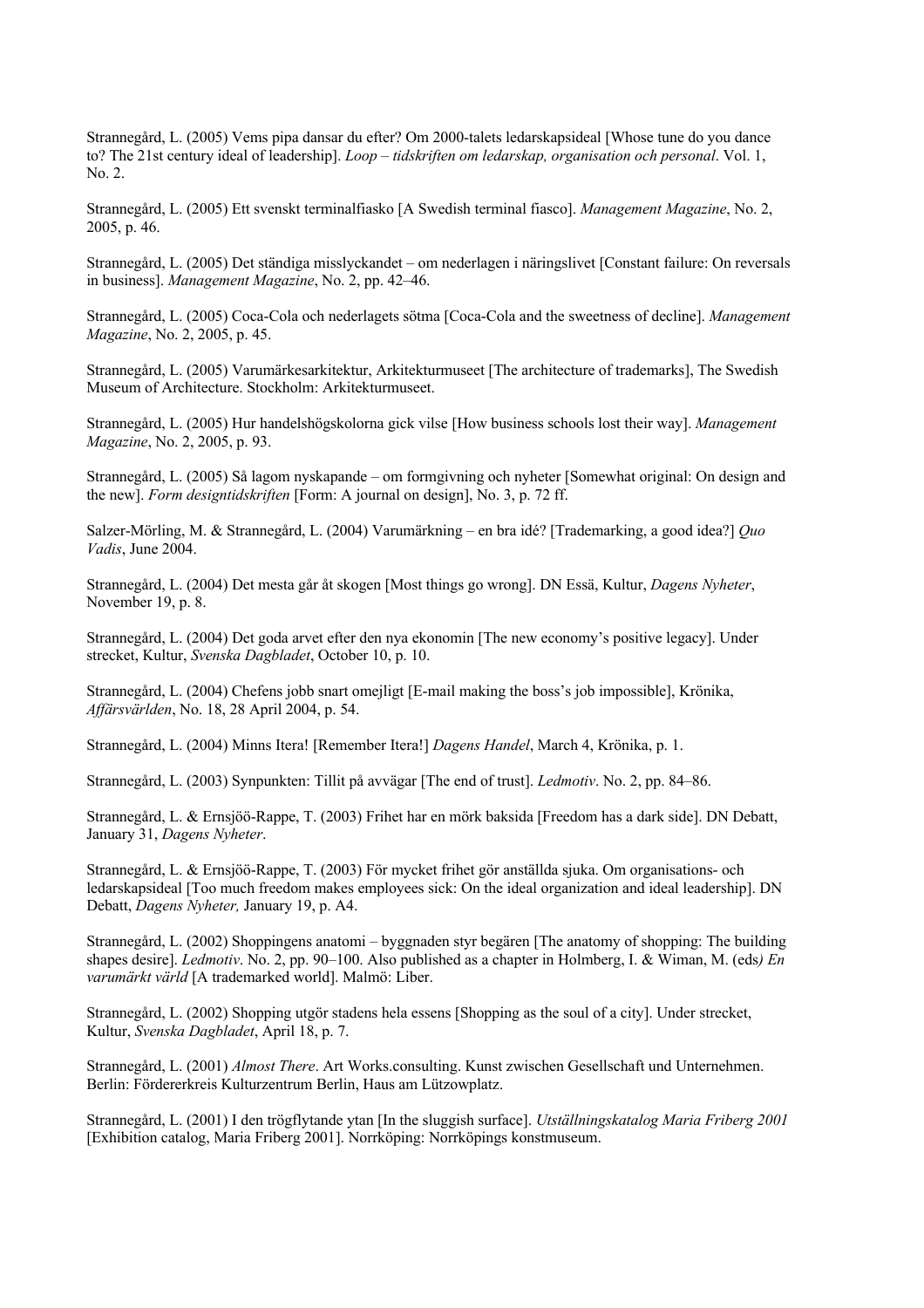Bergström, O. & Strannegård, L. (2000) Svågerpolitik eller sagoberättande – rekrytering i Internetföretag [Nepotism or storytelling: Recruiting in Internet companies]. *Ledmotiv*. Nummer 2, p. 109–118.

Dobers, P. & Strannegård, L. (2000) *Loveable Networks. A Story of Affection, Attraction and Treachery.* Research Paper 2000/1. Stockholm: Centre for Advanced Studies in Leadership.

Strannegård, L. (2000) Borta bra men hemma bäst? [Home is where the heart is?] Krönika, *Svenska Dagbladet Näringsliv*, November 13, p. 17.

Strannegård, L. (2000) Vill du verkligen bowla ensam? [Do you really want to bowl alone?] Krönika, *Svenska Dagbladet Näringsliv*, p. 21.

Strannegård, L. & Bergström, O. (2000) Är nepotismen ett hot mot den nya ekonomin? [Is nepotism a threat to the new economy?]. DI Debatt, April 14, *Dagens Industri*, p. 4.

Strannegård, L. (2000) Avantgardister tar täten i affärslivet [The avant garde at the forefront of business]. Krönika, *Svenska Dagbladet Näringsliv*, February 2000, p. 12.

Strannegård, L. (1999) Ord på guldvåg – om text, redigering och ledarskap [Weighing words: On text, editing and leadership]. *Ledmotiv*. No. 3, pp. 98–105.

Strannegård, L. (1999) Lätt få på pälsen för engagemang [Deep commitment, hot water] . Krönika, *Svenska Dagbladet* Näringsliv Special, September 1999, p. 1.

Strannegård, L. (1999) *Black-boxing eco-modernization. Nature and market discourses in leadership practice*. Research Paper 1999/5. Stockholm: Centre for Advanced Studies in Leadership.

Strannegård, L. (1999) Misslyckande lockar kapital [Failure attracts capital]. Krönika, *Svenska Dagbladet* Näringsliv Special, September 1999, p. 1.

Berglund, J., Strannegård, L. and Tillberg, U. (1999) High-tech and high-touch. The use of paradox as a rhetorical device in the merger of two banks. Research Paper 1999/7. Stockholm: Centre for Advanced Studies in Leadership.

Strannegård, L. (1998) Med journalisten som bete nappar kunden [Fishing for customers with journalists as bait]. Krönika, *Dagens Nyheter* Kultur och Nöje, May 1998, p. 1.

Strannegård, L. (1997) *Scenario Planning as Strategic Management Tool*. GRI Report 1997:2. Gothenburg: Gothenburg Research Institute.

Agri, J., Strannegård, L. & Wolff, R. (1996) *Forskningsstrategi för affärsdrivet miljöarbete* [Research strategy for business-driven environmental efforts]. AFR Report 125, IVA-R 418. Stockholm: Ingenjörsvetenskapsakademin (IVA).

Belz, F. & Strannegård, L. (1996) *The International Business Environmental Barometer. Conceptual Framework of an Empirical Study*, Discussion Paper No. 30, Institute for Economy and the Environment at the University of St. Gallen, St. Gallen.

Agri, J., Strannegård, L. & Wolff, R. (1996) *Forskningsstrategi för affärsdrivet miljöarbete* [Research strategy for business-driven environmental efforts]. GRI Report 1996:2. Gothenburg: Gothenburg Research Institute.

Strannegård, L. (1996) Företagsledare vill ta miljöansvar [Corporate leaders want to take environmental responsibility]. Brännpunkt Näringsliv, *Svenska Dagbladet*, November 1996.

Belz, F. & Strannegård, L. (1996) *Environmental Management in Sweden and Switzerland – Empirical Results of a Comparative Study.* GRI Report 1996:1. Gothenburg: Gothenburg Research Institute.

Strannegård, L. & Bragd, A. (1995) Smart Store –framtidens detaljhandel enligt Andersen Consulting [Smart Story: The future of retail according to Andersen Consulting]. GRI Report, 1995. Gothenburg: Gothenburg Research Institute.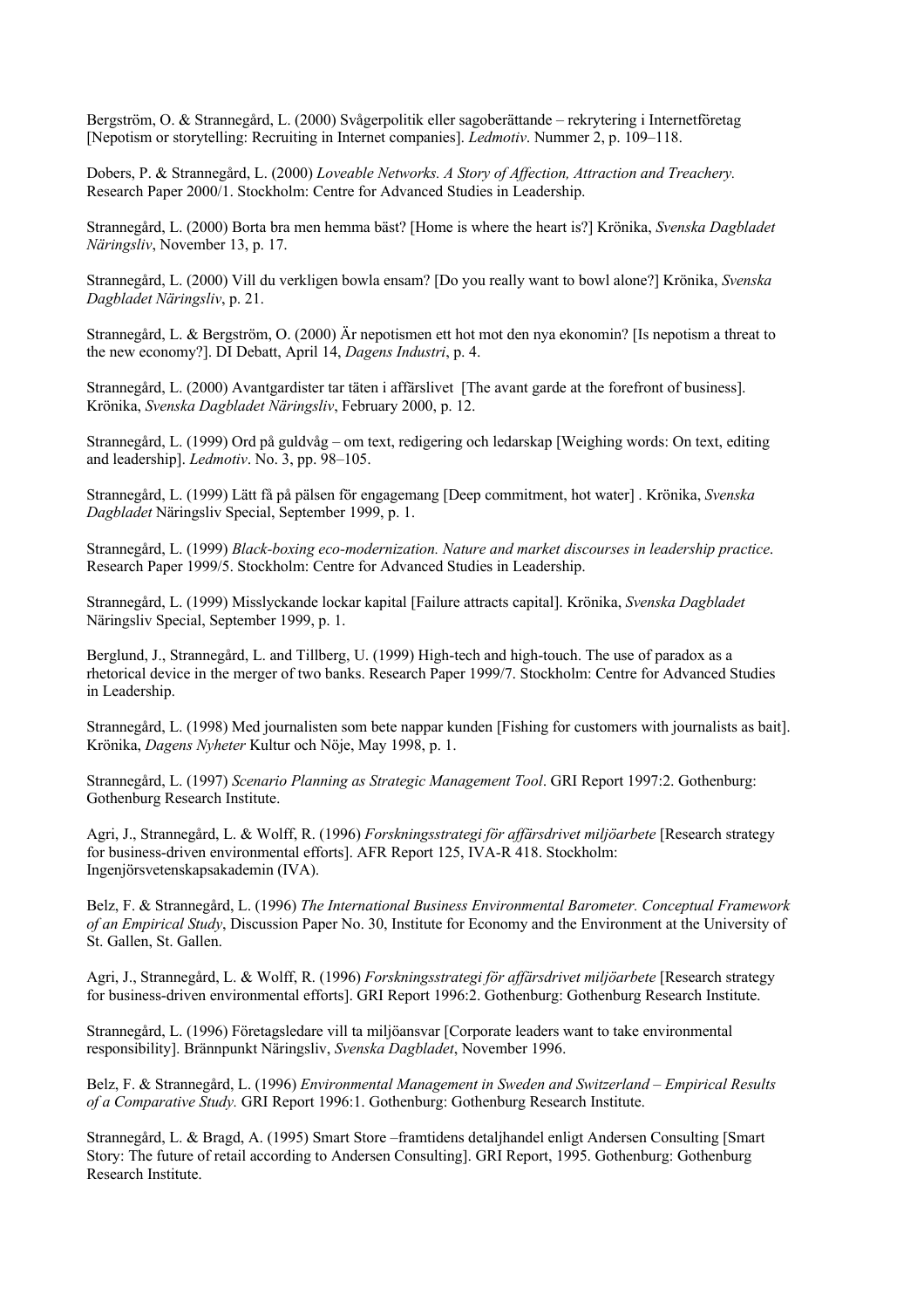Strannegård, L. and Wredmark, F. (1994) *Implementation of Green Management – A Case Study of a Swedish Food Retailer*, GRI Student Paper 1994:2 Gothenburg: Gothenburg Research Institute.

#### CONFERENCE PRESENTATIONS (A SELECTION)

Stenström, E., Strannegård, L. & Wikberg, E. (2013). Architects at Work: Innovation, Ideology and Internationalization. Paper presented at the conference *Crafting the Future, 10th European Academy of Design Conference*, Gothenburg, April 17–19.

Wikberg, E. & Strannegård, L. (2013) Selling by numbers: The Quantification and Marketization of the Swedish Contemporary Art World. Paper presented at the conference *APROS 15: Re-covering Organizations*, Tokyo, February 15–17.

Wikberg, E. & Strannegård, L. (2012). Demarcations and Dirty Money: Financing New Private Contemporary Art Institutions in Sweden. Paper presented at the conference *On the Financing of Art,* arranged by Frankfurt School of Finance & Management and European Academy of Cultural Affairs, Frankfurt, May 11–12.

Wikberg, E. & Strannegård, L. (2012). How Much is That Painting? The Development of the Swedish Art World 1981–2011. Paper presented at *SCORE Workshop: The organization and re-organization of markets*, Stockholm, January 12–13.

Werr, A. and Strannegård, L. (2010) Bridging the Relevance Gap – The Case of the Executive Research Program. Paper presented at *The Academy of Management,* Montreal, Canada, August 8–12.

Schilling, A. and Strannegård, L. (2010) *Latin American and European Group of Management and Organization Studies*, Buenos Aires, Argentina, March 2010.

Strannegård, L. and Christersdotter, M. (2007) White Room: Designed dreams and configured customers in the hotel industry. Paper presented at *EGOS 23rd Colloquium. Beyond Waltz – Dances of Individuals and Organization*, Vienna, Austria, July 4–6.

Holmberg, I. and Strannegård, L. (2007) Crouching Tigers, Hidden Leaders: On branding processes in the recruitment of young high potentials. *19th Nordic Conference on Business Administration,* Bergen, Norway, August 2007.

Strannegård, L. (2005) Processual Approaches to Management Studies. Nordic Academy of Management. *18th Nordic Conference on Business Administrations,* Aarhus, Denmark, August.

Kärreman, D. and Strannegård, L. (2004) Discursive Closure in Action: Knowledge Management and PowerPoint Knowledge. Paper presented at *EGOS 20th Colloquium. The Organization as a Set of Dynamic Relationships*, Ljubljana, Slovenia, July 1–3.

Aronescu, D., Bergström, O., Larsson, P. & Strannegård, L. (2004) The Voice of Temporary Doctors: Contingent employment as an act of resistance. Paper presented at *EGOS 20th Colloquium. The Organization as a Set of Dynamic Relationships*, Ljubljana, Slovenia, July 1–3.

Kärreman, D. and Strannegård, L. (2003) PowerPoint Knowledge: Discursive production of "knowledge" in knowledge work. Paper presented at *The Tenth APROS (Asia-Pacific Researchers in Organisation Studies) International Colloquium – New World: Translating the Past, Narrating the Present & Organising the Future.* Oaxaca, Mexico, December 7–10.

Holmberg, I. and Strannegård, L. (2003) Do-It-Yourself Leadership: Ideology in the Network Society. Paper presented at the *17th Nordic Conference on Business Administration,* University of Iceland, Reykjavik, August 14–16.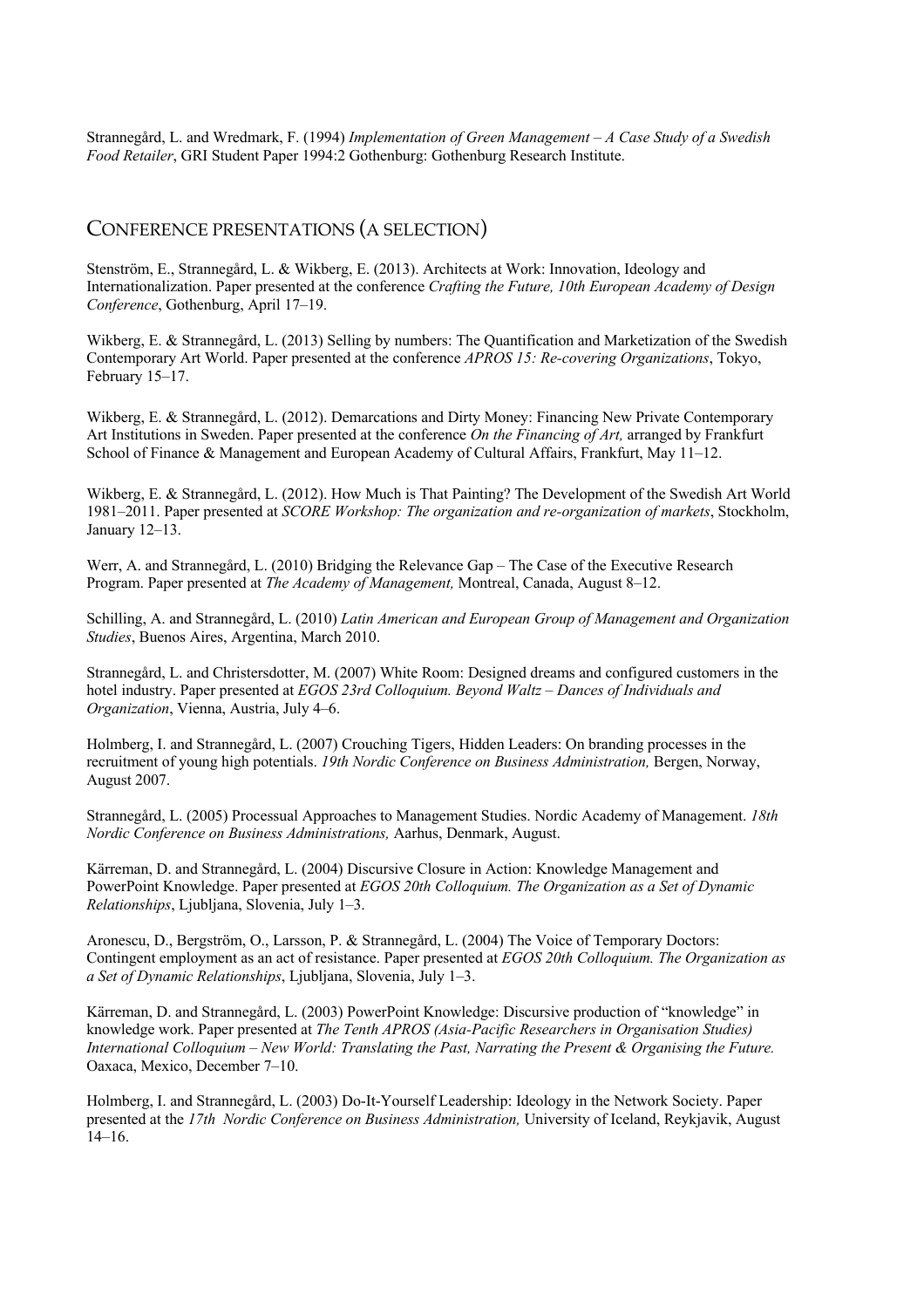Salzer-Mörling, M. and Strannegård, L. (2003) The Art of Keeping Apart: The Gap Between Substance and Image. Paper presented at *Life in the Mandrake Economy,* Lund University*,* Lund, Sweden, April 25– 27.

Salzer-Mörling, M. and Strannegård, L. (2003) Ain't Misbehavin': Consumption in a moralised brandscape. Paper presented at *The European Academy of Management IIIrd Annual Conference: Managing Through Variety: The European Style*, Milan, Italy, April 3–5.

Holmberg, I. and Strannegård, L. (2002) Who needs it? The role of leadership in the network society. Paper presented at *The EIASM Workshop on Leadership Research.* Saïd Business School, University of Oxford, Oxford, December 16–17.

Salzer-Mörling, M. and Strannegård, L. (2002) Leadership: From Managing Meaning to Marketing Expressions. Paper presented at *The European Academy of Management IInd Annual Conference on Innovative Research in Management*, Stockholm, May 9–11.

Aronescu, D., Bergström, O., Larsson, P. & Strannegård, L. (2002) Contingent employment as an act of resistance**:** The Voice of Temporary Doctors. Paper prepared for *Symposium of Relational Identities in Temporary and Scattered Work Practice*, Skagen, Denmark, August 23–25.

Dobers, P. and Strannegård, L. (2002) The Cocoon – a travelling space. Paper presented at *The Association of American Geographers, 98th AAG Annual Meeting,* Los Angeles, California, March 19–23.

Strannegård, L. and Bergström, O. (2001) Star Management: Translating High-End Consultant Work to the Labour Market. Paper presented at *The 17th EGOS Colloquium: The Odyssey of Organizing*, Lyon, France, July 5–7.

Dobers, P. and Strannegård, L. (2001) The Cocoon – a travelling space. Paper presented at *The International Conference on Spacing and Timing: Rethinking Globalization and Standardization,* Palermo, Italy, November  $1-3.$ 

Salzer-Mörling, M. and Strannegård, L. (2001) The Silence of the Brands. Paper presented at *The16th Nordic Conference on Business Administration: Business administration in a knowledge society*. Uppsala University, August 16–18.

Holmberg, I. and Strannegård, L. (2001) The Ideology of the New Economy. Paper presented at *The 16th Nordic Conference on Business Administration: Business administration in a knowledge society*. Uppsala University, August 16–18.

Dobers, P., Strannegård L. and Wolff, R. (2001) Corporate Environmental Management: Why Care? Paper presented at *The 9th Greening of Industry Network Conference: Sustainability at the Millennium: Globalization, Competitiveness and the Public Trust,* Bangkok, Thailand, January 21–25.

Berglund, J., Strannegård, L. and Tillberg, U. (1999) High-Tech and High-Touch: Using Paradoxes as a Rhetorical Device. Paper presented at the *15th Nordic Conference on Business Administration,* Helsinki, Finland, August 20–21.

Dobers, P., Strannegård L. and Wolff, R. (1999) Union-jacking the research agenda. A study of the frontstage and backstage of Business Strategy and the Environment 1992–1998. Paper presented at *Business Strategy and the Environment Conference,* University of Leeds, September 16–17.

Strannegård, L. (1999) Flexible Couplings. Combining Business Goals and Environmental Concern. Paper presented at *The 4th Nordic Network in Corporate Environmental Management*, Gothenburg, January 14–16.

Strannegård, L. (1998) The rhetoric of leadership: the competition toward environmental friendliness. Paper published in *Proceedings from the 7th Greening of Industry Conference*, Rome, Italy, November 15–18.

Strannegård, L. (1998) Discourses to avoid deinstitutionalization of an environmental ideology. Paper presented at the *14th European Group for Organisational Studies (EGOS) Colloquium, Maastricht University*, Maastricht, The Netherlands, July 9–11.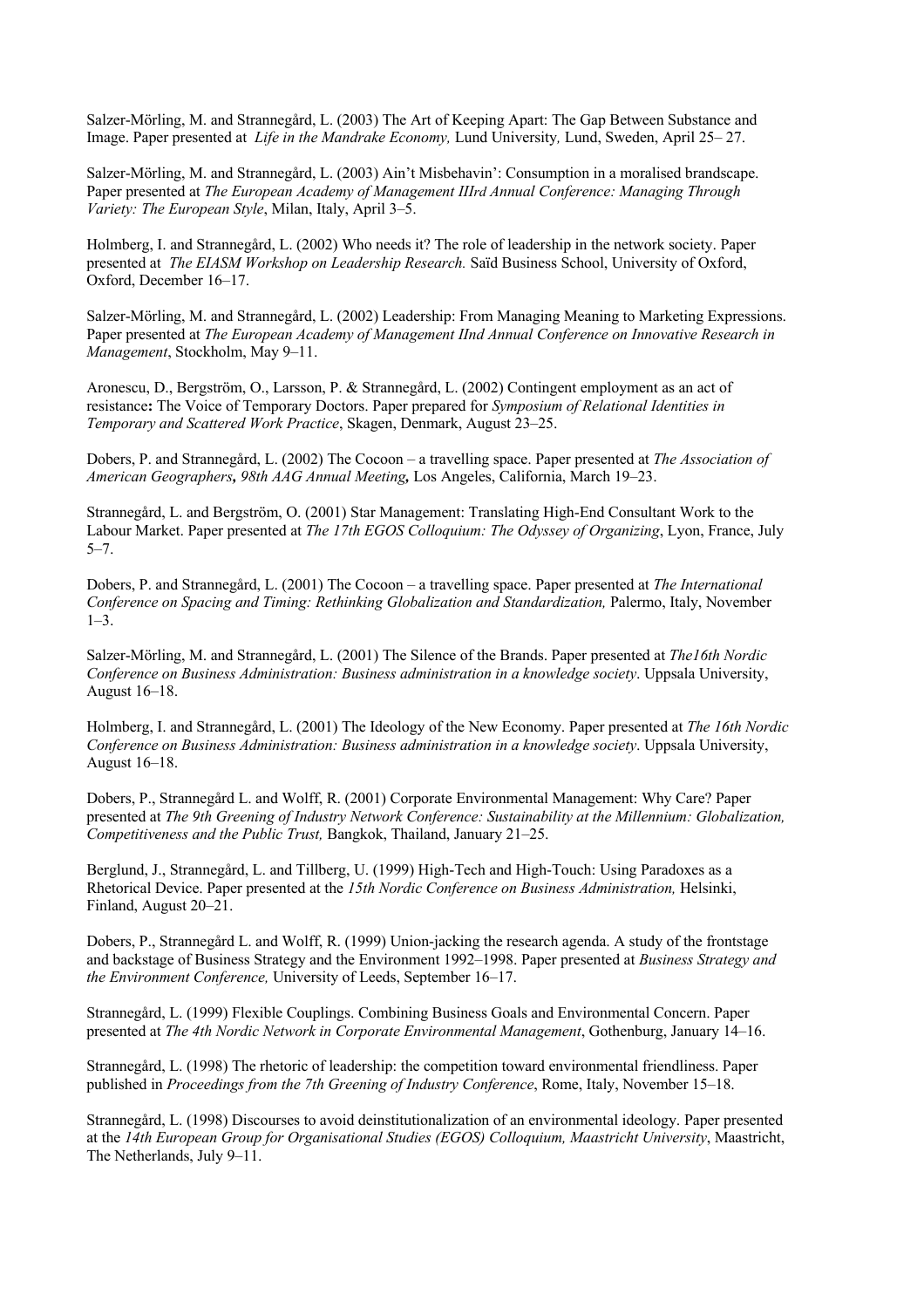Strannegård, L. (1998) The race toward environmental friendliness – spreading the words of an environmental ideology. Paper presented at the *16th Standing Conference in Organizational Symbolism (SCOS)*, Guarujá, Brazil, July 2–5.

Strannegård, L. (1998) Environmental Change Efforts: Organizing by Internalizing. Paper published in *Proceedings from the III CEMS Academic Conference,* Université Catholique de Louvain, Louvain-la-Neuve, Belgium, May 7–9.

Strannegård, L. (1997) Strategy formation and institutional change. The formation of a business-driven environmental strategy. Paper presented at the *4th Conference of the Nordic Business Environmental Management Network*, Tuohilampi, Finland*,* June 5–7.

Strannegård, L. (1997) Talk About Change! An Environmental Staff Unit in Three Different Contexts. Paper published in Conference Proceedings of *13th European Group of Organization Studies (EGOS) Colloquium,*  Budapest University of Economic Sciences, Budapest, Hungary, July 3–5.

Belz, F. & Strannegård, L. (1994) Environmental Management in Sweden and Switzerland. Empirical Results of a Comparative Study. Paper presented at *Business and the Environment. 2nd Nordic Network Conference,* BI-Norwegian School of Management, December 1–2.

 $\mathcal{L}_\mathcal{L} = \mathcal{L}_\mathcal{L} = \mathcal{L}_\mathcal{L} = \mathcal{L}_\mathcal{L} = \mathcal{L}_\mathcal{L} = \mathcal{L}_\mathcal{L} = \mathcal{L}_\mathcal{L} = \mathcal{L}_\mathcal{L} = \mathcal{L}_\mathcal{L} = \mathcal{L}_\mathcal{L} = \mathcal{L}_\mathcal{L} = \mathcal{L}_\mathcal{L} = \mathcal{L}_\mathcal{L} = \mathcal{L}_\mathcal{L} = \mathcal{L}_\mathcal{L} = \mathcal{L}_\mathcal{L} = \mathcal{L}_\mathcal{L}$ 

# **TEACHING**

- Dean SSE MBA, Stockholm School of Economics, 2009–2012.
- Academic Director, Executive MBA, Stockholm School of Economics, 2007–2009.
- Program manager, Global Executive MBA, Stockholm School of Economics, 2006–2009.
- Program manager, Executive MBA General Management, Stockholm School of Economics, 2005–2007.
- Program manager, Executive MBA General Management, Stockholm School of Economics, 2003–2005.
- director, PhD course, Qualitative methods, Dept of Business Administration, Uppsala University, 2006–.
- Course director, PhD course, Organizational theory, Dept of Business Administration, Uppsala University, 2006–.
- Course director, PhD course, Research Process, Stockholm School of Economics, 2012–.
- Course director, Master's course, Leadership: The Management of Meaning, Stockholm School of Economics, 2011–2012.
- Course director, Organization and leadership, Executive MBA General Management, Stockholm School of Economics, 2003–2005.
- Course director, with Professor Peter Dobers, Mälardalen University College, PhD course, The formation of a researcher, 2006.
- Course director, with Professor Tima Bansal and Professor Frank Belz, Oikos PhD Summer Academy, PhD course, University of St. Gallen, 2003.
- Course director, with Professor Gideon Kunda, Tel Aviv University, Analyzing and writing up data, PhD course, Centre for Advanced Studies in Leadership, 2001–2002.
- Project supervisor, Business Development, Executive MBA, Stockholm School of Economics, 2006–2007.
- Project supervisor, Change and integration, Executive MBA Health, Business Development & IT, 2005.
- Introductory course, The firm and society, School of Business, Economics and Law, Gothenburg University, 1997.
- The environment and the economy, Jönköping International Business School, 1996.
- Case methods, School of Business, Economics and Law, Gothenburg University, 1995.
- Ecological economics, Mälardalen University College, 2000–2004.
- Business and the environment, University of Innsbruck, 1998.
- Advanced studies in the firm and the environment, School of Business, Economics and Law, Gothenburg University
- Organizational learning, Copenhagen Business School, 1999.
- Course director, Business administration, Sydkraft, 1994–1995.
- Course director and developer, The firm and the environment, Utbildningsradion [Swedish Educational Radio and Television], Stockholm, 1996.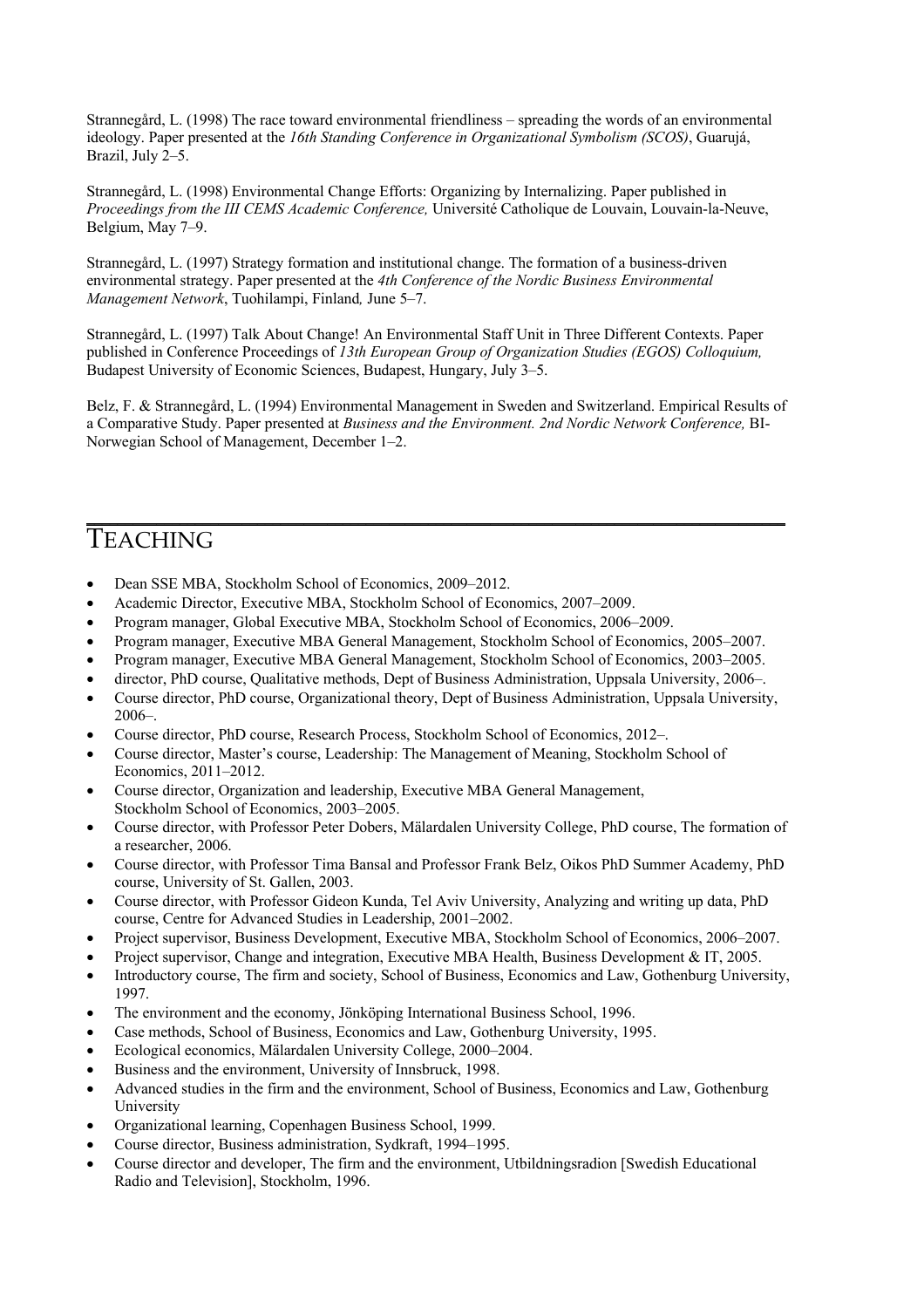- Guest lecturer at all levels (BSc, MSc, PhD and Executive Education), School of Business, Economics and Law, Gothenburg University, Mälardalen University College, Umeå University, Stockholm School of Economics, Royal Institute of Technology, SSE Riga, Chalmers University of Technology, Stanford University, Jönköping International Business School, Örebro University, Turku School of Economics, Dalarna University, Kalmar University College, Luleå Technical University, Uppsala University, Stockholm University, Lund University, Borås University College and University of St. Gallen.
- Guest lecturer for a large number of Swedish and international organizations including, Ericsson, Volvo, Skanska, Electrolux, Svenska Handelsbanken, Länsstyrelsen, Riksdagen [Swedish parliament], Riksrevisionen [Swedish National Audit Office], Institutet för företagsledning, Affärsvärlden, Norstedts Publishing, the City of Stockholm, Stockholm County Council, the Swedish Institute, Kvalitetsmässan, JKL, Hill & Knowlton, SIF, Svenska Spel, Civilingenjörsförbundet, Nationalmuseum [Swedish National Museum of Fine Arts], Moderna museet, Kulturhuset i Stockholm [The Stockholm Cultural Center], Världskulturmuseet [Museum of World Culture], Microsoft.

\_\_\_\_\_\_\_\_\_\_\_\_\_\_\_\_\_\_\_\_\_\_\_\_\_\_\_\_\_\_\_\_\_\_\_\_\_\_\_\_\_\_\_\_\_\_\_\_\_\_\_\_\_\_\_\_\_\_\_\_\_\_\_\_\_\_\_\_\_\_\_\_\_\_\_\_\_\_\_\_\_\_\_\_\_\_\_\_\_

## **MISCELLANEOUS**

- Board member, Wanås Konst, 2018-
- Board member Swedish Public Service Television (SVT), 2019-
- Board member, International English School, 2018-
- Chairman of the Board, Stockholm Academic Forum, 2015-
- Deputy Chair, Global Alliance in Management Education (CEMS), 2018-
- Chairman of the Board, Beckman College of Design, 2015-2019
- Board member, Swedish Arts Council, 2010–2018
- Board member, Stiftelsen Bergmangårdarna på Fårö [Bergman Estate on Fårö Foundation], 2012– 2017
- Vice chairman of the board, Swedish Society for Crafts and Design, 2005–2010
- Committee member Bildkonst Upphovsrätt i Sveriges (BUS) kollektiva upphovsrättsersättningsnämnd (KUN) [organization responsible for collecting and disbursing remuneration for the use of copyrighted images], 2009– 2010
- Board member, European Academy of Management, 2006–2008
- Board member, Förbundet Riksdagsmän och forskare (RIFO) [An association of parlamentarian and researchers] 2001–2012
- Board member, Swedish Society for Crafts and Design, 2004–2010
- Board member, Nationellt IT-användarcentrum, NITA, Uppsala University [National center for IT users]. 2008– 2010
- Board member, The National Association of Swedish Handicraft Societies, 2007–2010
- Board member, Nyckelvik School, 2006–2012
- Board member, Raster Förlag [publishing house], 2000–2004
- Board member, Kulturprojekt Röda Sten [culture project], 1993–1999
- Head of Section (Organization), Dept of Business Administration, Uppsala University, 2006–2009
- Executive Vice-President, European Academy of Management (EURAM), 2007–2008
- Member of Executive Committee, European Academy of Management (EURAM), 2007–2008
- Board Member, Scancor, Stanford University, 2012–2015
- National Editor, *Nordiske Organisasjonsstudier* (NOS), 2007–2008
- Editorial Board Member *Leadership and Organization Development Journal*
- Editorial Board Member *Business Strategy and the Environment*
- Editorial Board Member *Form Design Journal,* 2005–2008
- Manuscript reviewer *Organization*
- Manuscript reviewer *Management Learning*
- Manuscript reviewer *European Journal of Marketing*
- Manuscript reviewer *Business Strategy and the Environment*
- Manuscript reviewer *Human Relations*
- Manuscript reviewer *Scandinavian Journal of Management*
- Manuscript reviewer *International Studies of Management and Organization*
- Manuscript reviewer *Creativity and Innovation Management*
- Manuscript reviewer *Academy of Management, OMT Division*
- Manuscript reviewer *Arbetsliv i Omvandling, (National Institute of Working Life, Sweden)*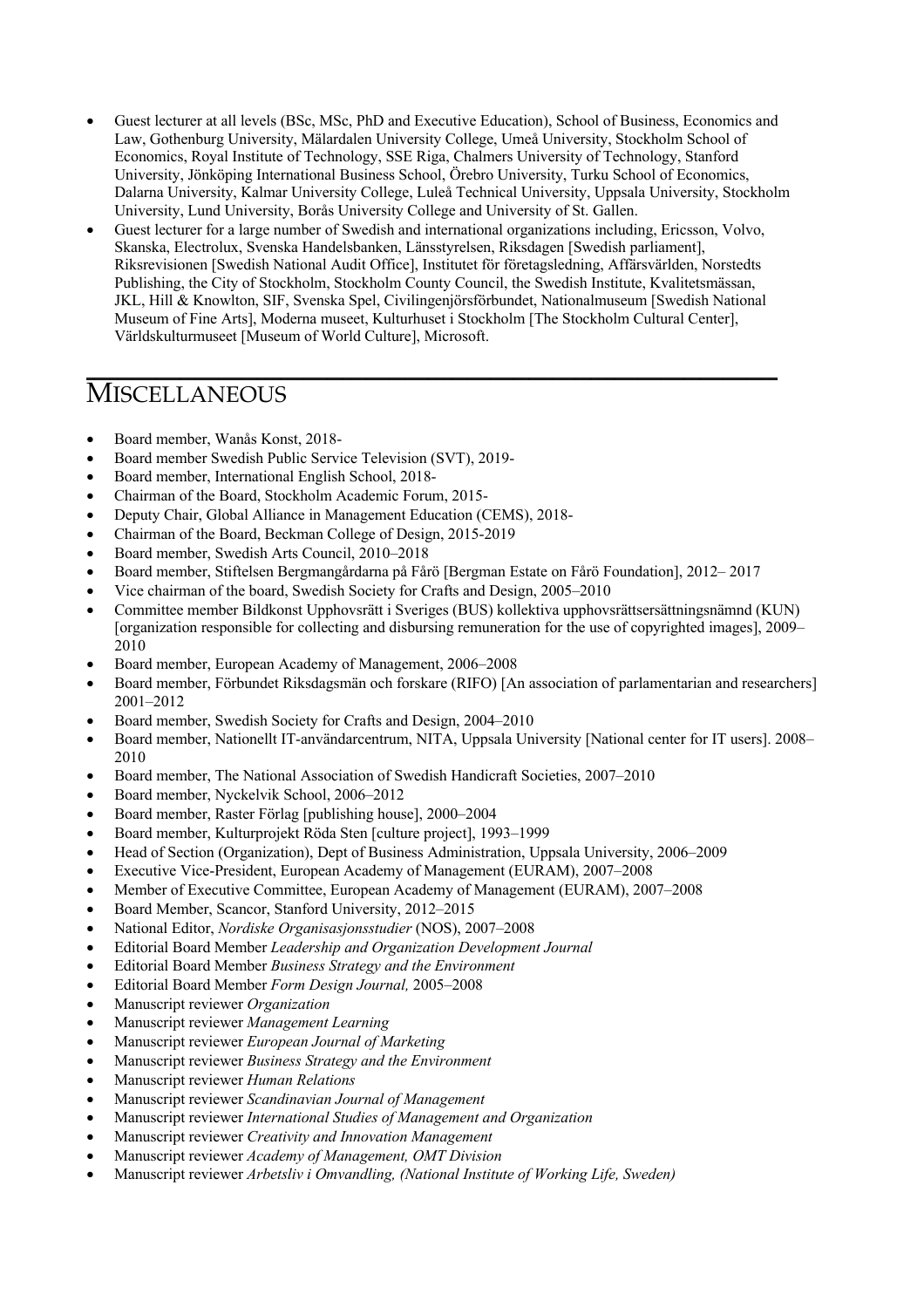- Manuscript reviewer, *Cambridge University Press*
- Manuscript reviewer, *SAGE Publications*
- Keynote Speaker, *WACRA Conference*, Lund University, "Academia and the New Economy"
- Keynote Speaker, *Craft and Tradition Conference*, Reykjavik, Iceland
- Member, Organizing Committee, EGOS 2011
- Track organizer, International Sustainable Development Research Conference
- Track organizer, Greening of Industry Network Research Conference
- Track organizer, Nordic Academy of Management Conference
- Track organizer, Money, Management and Morality, EGOS
- Dissertation advisor, Irene Popoli, Stockholm School of Economics
- Dissertation advisor, Erik Wikberg, Stockholm School of Economics
- Dissertation advisor, Emilia Kvarnström, Uppsala University
- Dissertation advisor, Svenne Junker, Stockholm School of Economics (PhD, April 2014)
- Dissertation advisor, Anna Tyllström, Uppsala University (PhD, June 2013)
- Dissertation advisor, Anette Hallin, Royal Institute of Technology (PhD, December 2009)
- Dissertation advisor, Lena Andersson, Stockholm School of Economics (PhD, August 2009)
- Dissertation advisor, Katarina Buhr, Uppsala University (PhD, December 2008)
- Faculty opponent, Hanna Borgblad, Gothenburg School of Economics and Commercial Law
- Faculty opponent, dissertation defense, Satu Kristiina Rintanen, Turku School of Economics
- Faculty opponent, dissertation defense, Anita Radón, Stockholm University
- Faculty opponent, dissertation defense, Pauline Göthberg, Royal Institute of Technology
- Faculty opponent, dissertation defense, Annika Skoglund, Royal Institute of Technology
- Faculty opponent, dissertation defense, Mats Agurén, Åbo Akademi
- Faculty opponent, licentiate thesis defense, Peter Zackariasson, Umeå University
- Faculty opponent, licentiate thesis defense, Johan Frishammar, Luleå Technical University
- Dissertation examiner, Mats Agurén, Åbo Akademi
- Dissertation examiner, Satu Kristiina Rintanen, Turku School of Economics
- Dissertation examiner, Tiina Onkila, University of Jyväskylä
- Dissertation examiner, Andrea Sjöblom, Hanken School of Economics, Helsinki
- Dissertation examiner, Joanna Sinclair, Hanken School of Economics, Helsinki
- Dissertation grading committee, Thomas Andersson, School of Business, Economics and Law, Gothenburg University
- Dissertation grading committee, Anna Krohwinkel-Karlsson, Stockholm School of Economics
- Dissertation grading committee, Marcus Linder, Chalmers University of Technology
- Dissertation grading committee, Anna Rylander, Royal Institute of Technology
- Dissertation grading committee, Karolina Windell, Uppsala University
- Dissertation grading committee, Helena Csarmann, Royal Institute of Technology
- Dissertation grading committee, Miriam Garvi, Jönköping International Business School
- Dissertation grading committee, Anneli Andersson, Uppsala University
- Dissertation grading committee, Bengt Gustafsson, Swedish Agricultural University
- Dissertation grading committee, Josef Pallas, Jönköping International Business School
- Dissertation grading committee, Niklas Egels-Zandén, School of Business, Economics and Law, Gothenburg University
- Dissertation grading committee, Lotta Björklund Larsen, Stockholm University
- Discussant, final dissertation manuscript, Alf Rehn, Royal Institute of Technology.
- Discussant, final dissertation manuscript, Johan Berglund, Stockholm School of Economics.
- Discussant, final dissertation manuscript, Karl Ydén, School of Business, Economics and Law, Gothenburg University
- Discussant, final dissertation manuscript, Nadja Sörgärde, Lund University
- Discussant, final dissertation, Mats Williander, Fenix, Chalmers University of Technology
- Discussant, final dissertation manuscript, Karolina Windell, Uppsala University
- Discussant, final dissertation manuscript, Miriam Garvi, Jönköping International Business School.
- Discussant, dissertation manuscript, Clara Gustafsson, Stockholm University
- Discussant, dissertation proposal, Jenny Ählström, Stockholm School of Economics
- Member, Scientific Committee, International Sustainable Development Research Conference 2007
- Expert reviewer, The Foundation for Baltic and East European Studies
- Expert panel, FORMAS